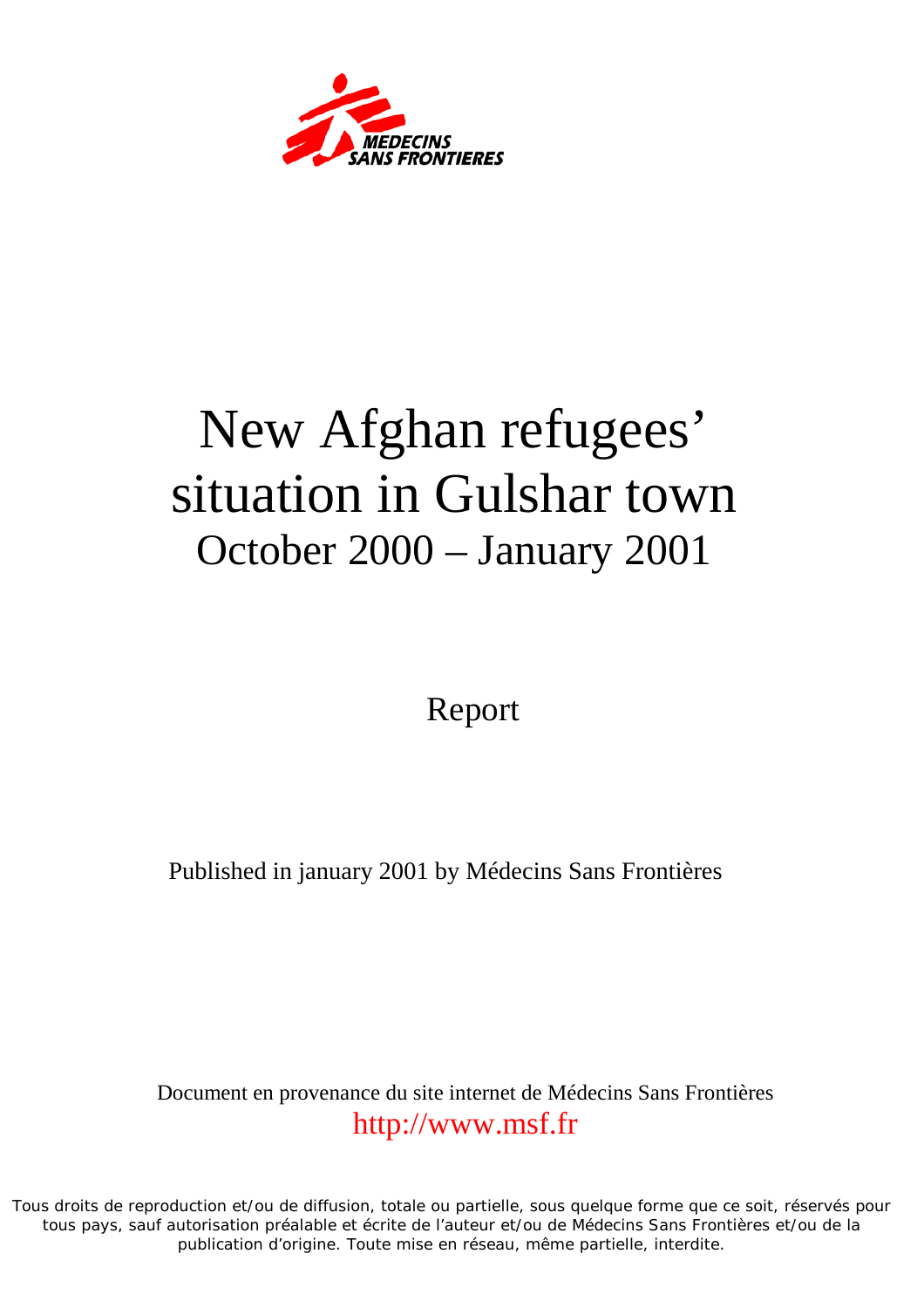

# **Médecins Sans Frontières (MSF) report on New Afghan refugees' situation in Gulshar town October 2000 - January 2001**

## **MSF Mashhad (Khorassan province) - Islamic Republic of Iran**

**\_\_\_\_\_\_\_\_\_\_\_\_\_\_\_\_\_\_\_\_\_\_\_** 

## **1/ Context of the study**

The city of Mashhad accommodates an important community of Afghan refugees. The township of Gulshar in its suburbs has a population estimated at more than 80.000 inhabitants, of which approximately half of them are Afghans. Their settlement in Iran follows the history of different waves of refugees who fled their country over the last 22 years of war.

Since 1996, MSF has been delivering health care to the refugees in a clinic of Gulshar. Over the second half of the year 2000, MSF team has observed among its patients an increase of the flux of newcomers from Afghanistan. In parallel, different Iranian official sources admitted recently that at least 500 persons per day could enter illegally in Iran through its eastern border.

Living conditions have deteriorated steadily in Afghanistan over the past year. The populations have suffered from the cumulated effects of a drought striking for the second consecutive year and renewed fighting in central, northern and northeast region. As a result, the country is affected today by major displacements of population, probably unprecedented since the Soviet invasion. More than 500.000 Afghans have left their home seeking assistance and protection in other regions or neighbouring countries.

In Iran, there is presently, no clear procedure to examine the newcomers needs in term of protection; thus, they can be arrested and deported anytime back to Afghanistan.

They live actually in an increasing distress due not only to their illegal situation and their poor economic means in Iran but also to a lack of perspective of return given the absence of minimum livelihood and the insecurity in their native country.

Afghan refugees in the Iranian society are more and more commonly assimilated to economic migrants and sometimes to criminals. Such a perception occults the reality of events happening nowadays in Afghanistan and the reasons for many of them to flee their country in order to escape persecutions, generalized violence and a potential risk of starvation.

In this regard, the stories that we frequently heard from newcomers in Gulshar reveal the necessity of discerning the reasons pushing them to flee their country. Such understanding is necessary to address the needs in assistance and protection of Afghans, either in their country or in third countries among which is Iran.

## **2/ Method of study and results**

 $M$ SF 1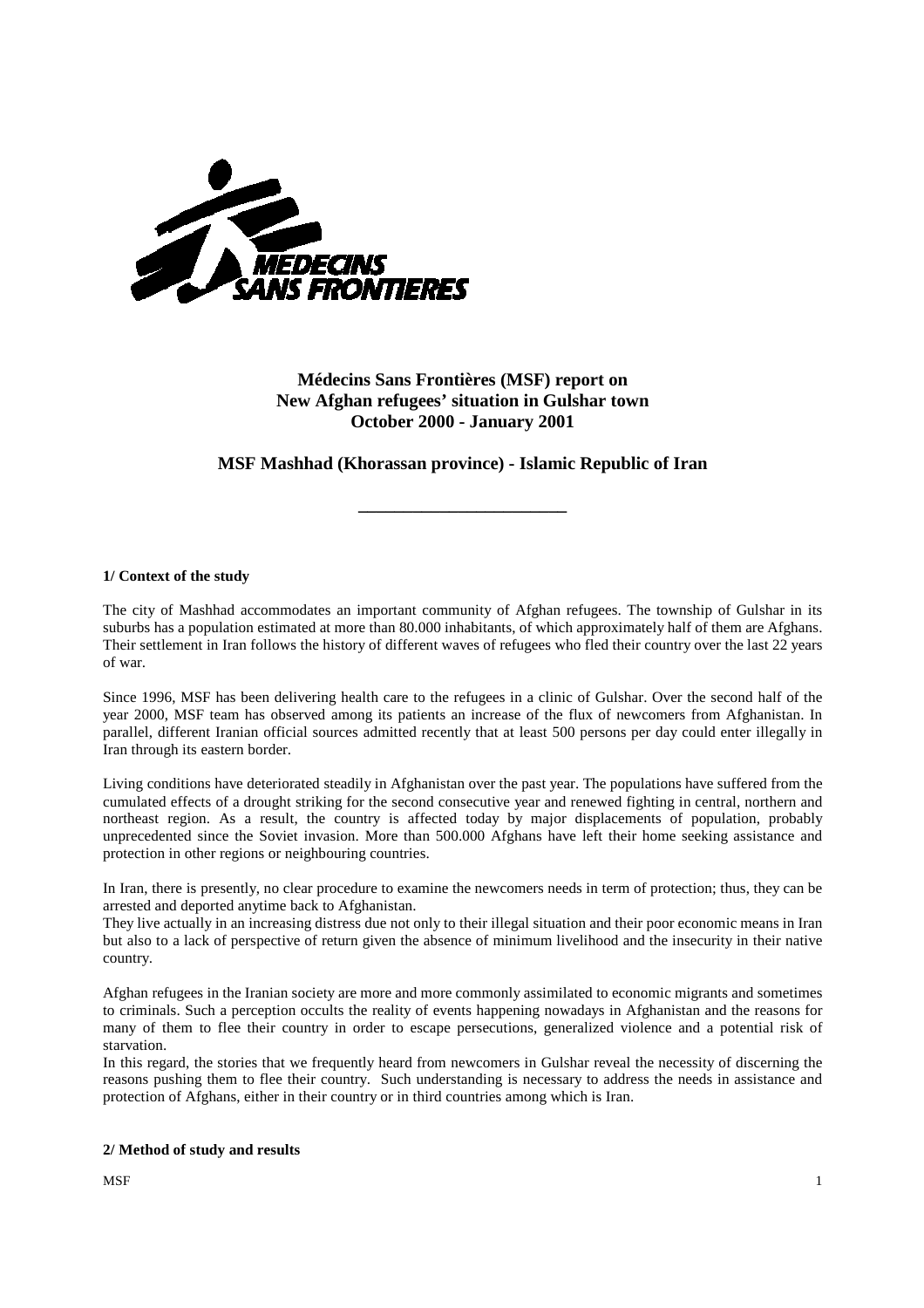The clinic of Gulshar has become a place of reference for many Afghans looking for free medical care. The newcomers are particularly vulnerable after their hazardous journey and are isolated during the first weeks of their arrival. The local community often refers them to the clinic as their precarious situation put them in greater need of medical, social and economic support.

Over a period of more than four and a half months, between 02/09/00 and 17/01/01, 754 families of newcomers were identified either coming spontaneously to the clinic, or met during home visiting activities. They were defined as those who had arrived in Iran less than six months before.

In parallel, Msf team carried out activities of vulnerability assessment and follow up of some of these families, in order to respond to some of their particular needs for preventive health and relief.

A total of 570 families were interviewed. They were all asked similar questions in order to collect comparable information and define general trends on the origin and demography of the families, period of arrival, overall living conditions, reasons for leaving Afghanistan and conditions of travel to Iran.

The result of this study has to be interpreted as an indicator of displacement, status and need of a specific group of population, at a particular time, in a limited geographical area of Mashhad. The results cannot be extrapolated to encompass the situation at the level of Mashhad region, even less all Iran. Moreover, the extremely changing situation in Afghanistan can influence the origin, size and motivation of future groups of newcomers.

The selection of the interviewed families may appear not fully randomised since they were selected according to medical and socio-economic criteria. However, these families are quite representative of the flux of newcomers who transited or stayed in Gulshar area over the past months.

Extracts of their stories have been gathered in annexes to this document to illustrate the different events they went through, from their recent life and events in Afghanistan to their arrival in Iran. On several occasions, these testimonies describe a situation of drought, war and targeted violence. Similar accounts have been observed and reported by different organisations and media working in Afghanistan.

## **3/ General information on newcomers**

## • **Province of origin in Afghanistan:**

The origin of the sample of 570 families interviewed shows nearly no difference with the total group of families identified as newcomers; except for proportionally fewer families from Herat (5.6%), and proportionally more from Jowzjan, 11.2%, in comparison with the group of 754 families recorded. This shows that the selection took into account that families coming from Herat were relatively less vulnerable, while those coming from Jowzjan were in greater distress, partly due to the violence of the events they encountered and the length of their journey to Iran.

| <b>District/Province</b> | Sept. 00 |       | <b>Oct. 00</b> |       | <b>Nov. 00</b> |       | <b>Dec. 00</b> |     | <b>Jan.</b> 01 |     | Total<br>interviewed |       | <b>Total</b><br>recorded |           |
|--------------------------|----------|-------|----------------|-------|----------------|-------|----------------|-----|----------------|-----|----------------------|-------|--------------------------|-----------|
|                          |          |       |                |       |                |       |                |     |                |     |                      |       |                          |           |
| <b>Balkh/Mazar</b>       | 54       | 43%   | 31             | 39%   | 29             | 20%   | 28             | 20% | 27             | 34% | 169                  | 29.6% | 232                      | 30.8%     |
| <b>Bamyan</b>            |          | 5%    | 12             | 15%   | 18             | 13%   | 23             | 16% | 13             | 16% | 73                   | 12.8% |                          | 116 15.4% |
| DareSuf/Samangan         | 33       | 26%   | 17             | 22%   | 23             | 16%   | 18             | 13% | 28             | 35% | 119                  | 20.8% | 139                      | 18.4%     |
| Ghowr                    | 11       | 9%    | 13             | 16%   | 23             | 16%   | 22             | 15% | 3              | 4%  | 72                   | 12.6% | 83                       | 11%       |
| Herat                    | 10       | 8%    | 1              | 1%    | 11             | 8%    | 9              | 6%  |                | 1%  | 32                   | 5.6%  | 64                       | 8.5%      |
| Jowzjan                  | 4        | 3%    |                | 1%    | 22             | 15%   | 32             | 22% | 5              | 6%  | 64                   | 11.2% | 45                       | 6%        |
| Kabul                    | 3        | 2%    | $\theta$       | 0%    |                | 1%    | 2              | 1%  |                | 1%  | 7                    | 1.2%  | 11                       | 1.5%      |
| Uruzgan                  | 2        | 2%    | $\overline{2}$ | 2%    | 5              | 4%    | 4              | 3%  |                | 1%  | 14                   | 2.4%  | 17                       | 2.3%      |
| <b>Other</b>             | 2        | 2%    |                | 2%    | 10             | 7%    |                | 3%  |                | 1%  | 20                   | 3.5%  | 47                       | 6.2%      |
| <b>Total</b>             | 126      |       | 79             |       | 142            |       | 143            |     | 80             |     | 570                  |       | 754                      | 100%      |
|                          |          | 22.1% |                | 13.8% |                | 24.9% |                | 25% |                | 14% |                      | 100%  |                          |           |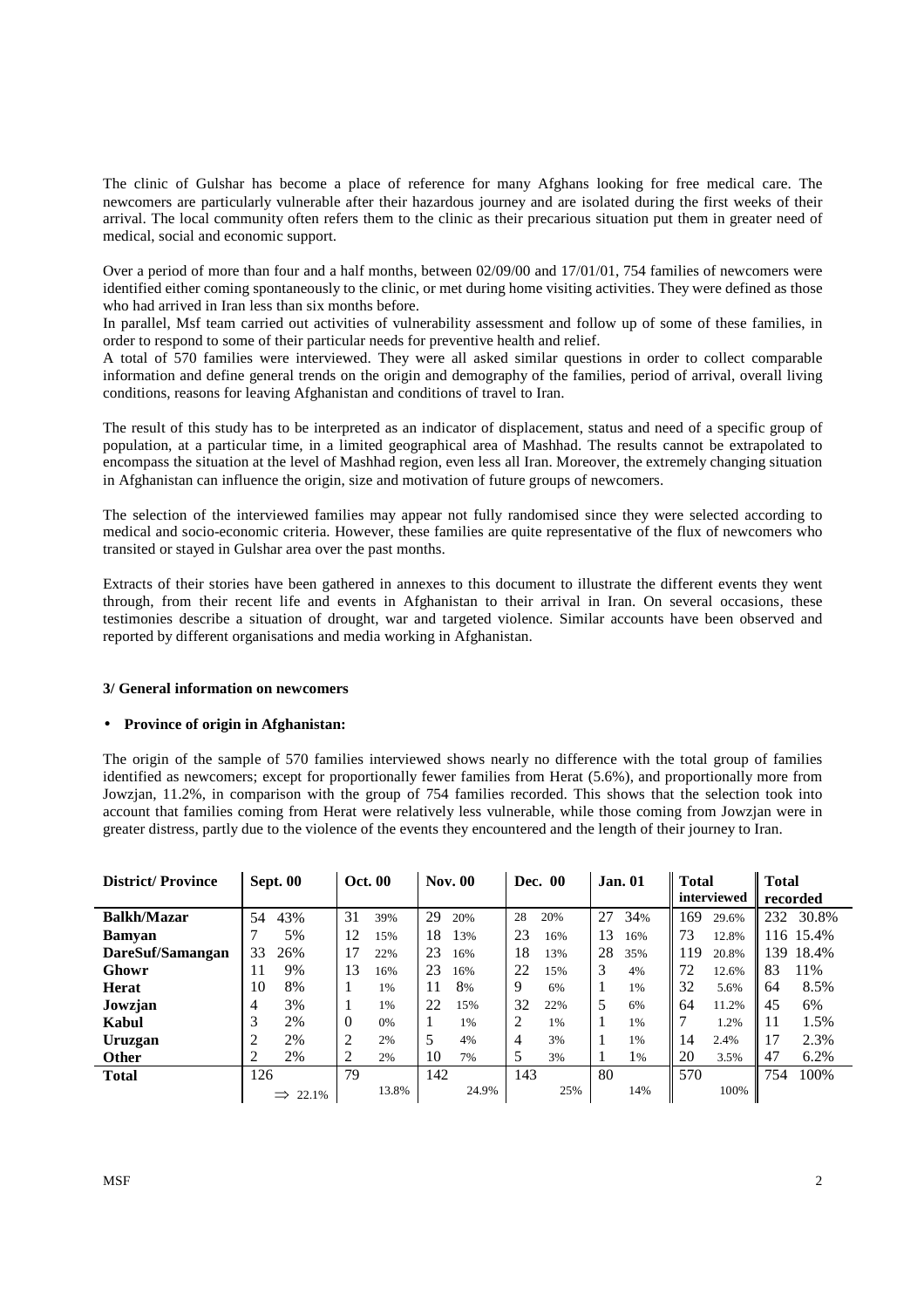Half of the families we saw come from a geographical area extending from Mazar I Sharif city and surrounding villages, southwards in the province of Balkh (mostly Sharkent, Sholgara, Deh Dadi and Keshendeh districts), and the district of Dar e Suf in Samangan province.

Families from Ghowr had come mainly from the eastern and remotest district of Lal e Sarjangal.

Families from Bamyan had come mostly from Bamyan, Yakawlang and Panjâb districts.

Starting from November 2000, an influx of families from Jowzjan was observed essentially coming from the districts of Sangcharak and Balkhâb.

## • **Period of arrival in Iran :**

All the families had arrived in Iran less than six months before being met, 90 % of them less than three months and 52% of them less than one month before.

Most of the newcomer families from Mazar i Sharif have arrived earlier during the summer 2000. In September and early October, 40% of the families met were arriving from the city and neighbouring villages of Mazar I Sharif. This flux diminished over the following months.

Those from other districts of Balkh province or Bamyan, started to arrive later starting from September, and those from Jowzjan and Ghowr starting from October until December.

Families from Dar e Suf had been arriving regularly since the summer.

## • **Ethnic Origin and religion :**

77% of the families were Hazara. 20 % were Seyed (descendant from the family of the Prophet Mohamed) and as such represent a group with an important social and religious status in the Shiite Hazara community. The Seyed families were in majority from DareSuf, Bamyan and the southern districts of Balkh and Jowzjan. Others were 9 Tajik families and 1 Pashtun family, all from Herat province.

Nearly all the families were Shiite Muslims. New refugees of Sunni confession were rarely seen, as they stay more in southern parts of Khorassan, in Seistan-Baluchistan and other southern provinces, which have a larger Iranian Sunni population.

## • **Demography for 570 families of newcomers:**

| Demography    | Under 5 v.o |       | $5-14$ v.o |       | 14-60 y.o |       | Over 60 v.o |       | <b>Total</b> |       |
|---------------|-------------|-------|------------|-------|-----------|-------|-------------|-------|--------------|-------|
| Male          | 275         | 50.3% | 525        | 54.6% | 580       | 45.6% | 78          | 60.5% | 1458         | 50.2% |
| <b>Female</b> | 271         | 49.6% | 436        | 45.4% | 690       | 54.3% |             | 39.5% | 1448         | 49.8% |
| <b>Total</b>  | 546         | 18.8% | 961        | 33%   | 1270      | 43.7% | 129         | 4.4%  | 2906         | 100%  |

For different age groups, we can observe a difference in sex ratio:

In the age group "over 60 years old", males represent 60%, while females are only 40%. While no clear explanation can be given, the families often told us that in fighting areas, elders and community leaders of some villages have been more targeted by the Taleban, as they represented a local authority. On another hand, the difficulty of the journey to Iran is such that some families decided to split and leave behind them those who could not physically make the trip.

In the age group "15-60 years old", females are over-represented compared to males. The difference appears essentially in the 169 families coming from Balkh province and Mazar i Sharif, with 161 males and 239 females in this age group. There can be various explanations for this considering that following the occupation of the province by the Taleban and the massacres of Mazar i Sharif in 1998, many men were murdered or arrested, or joined opposition groups in mountain areas. Families described that arrests of men are still frequent in Taleban controlled areas.

From September to January, 18% of all new families seen had no male as head of family: particularly families from Dar e Suf and Mazar in September and later those from Jowzjân. 28% of the families coming from the province of Jowzjan during that period had no male head of the family.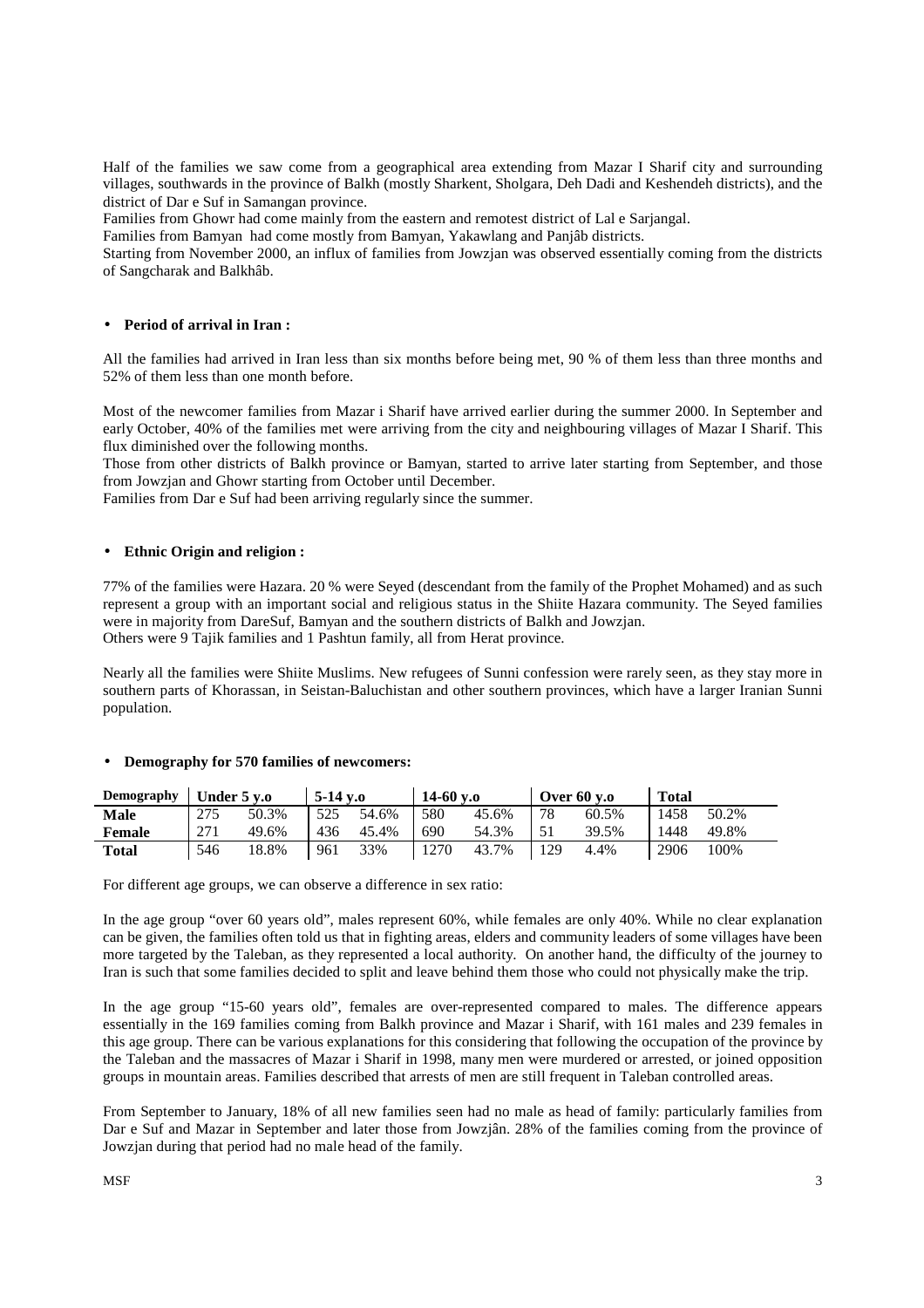The reasons are various, but the most commonly cited are the death or the arrest of the head of family. In a few cases, women admitted that their husband and relatives were still fighting inside Afghanistan.

In the age group, "5-14 years old", males are over-represented compared to females. This is particularly the case in families coming from Balkh (except Mazar i Sharif) and Ghowr. For 72 families from Ghowr, they had 74 boys and only 46 girls from this age class.

While the following may not be a sufficient explanation in itself, several families told us that due to a desperate need of income, they chose to marry their daughter to a lower age (starting from the puberty) that they would have done usually (between 15 and 17 years old). They mentioned also that due to the poor economic situation, they received a very low sum as the bride price.

## **4/ Living conditions**

• Two thirds of the families visited had settled in Gulshar, the rest being accommodated in surrounding townships, some of which MSF visits regularly with mobile clinics.

Families usually rent a room in a house already occupied by other Afghan refugees. All the houses have latrines and tap water. Most of them have city gas.

Average living space per person is estimated at  $2.8 \text{ m}^2$  for all these families. Often several families live in the same room, especially during the first weeks of their arrival. 27% of the families have to share a room with other persons or families, having then an average life space reduced at  $2 \text{ m}^2/\text{person}$ .

28% of the families were lodged either by relatives, who themselves had settled in Gushar years ago, or even sometimes by some other newcomer families.

25% of the families did not pay rent either because they lived with relatives, or their rent was paid by charities. In this last case, they were mostly families without male support. For those who have to pay rent, the average cost is 90.000 Iranian Rials (11 US \$) per month.

In several cases, families having no initial contact with the local community had to sleep outside in Gulshar for some days before getting accommodation and support.

Nearly all the families were in debt, ranging from 120.000 IRR (15 US \$) to 13 millions IRR. The average per family was of 3.5 millions IRR (434 US \$). It is mostly due to the payment of smugglers hired to enter into Iran, then to the accumulation of loans to cover daily living expenses, e.g. when they arrive in Gulshar, they have usually spent all their savings on the journey. In order to pay off some of their debts to their main creditor, families usually get a loan from relatives or rich Afghans in the community, usually natives from their own region.

The average debt does not vary significantly between those who arrived between 3 and 6 months ago. This illustrates their difficulty to get a job with significant income in Iran to reimburse their debt.

Of the 570 families, a quarter of them had no revenue at all. Those with a source of income had an average monthly income per family of 192.000 IRR (24 US \$) per month in September. In December 2000, it was only 133.000 IRR (16.5 US \$) per family per month.

In a quarter of the families with a source of income, children under 14 years old were also working.

The most common jobs are seasonal: shelling of pistachios, extracting saffron from the flowers, brick factories, agriculture… Others have work cleaning wool, waving carpets at home or street selling. In winter, there are usually less job opportunities and mostly young and strong men find temporary work for construction or in workshops.

Women and children often work at home shelling pistachios for 700 IRR per kg (0.09 US \$). One good worker can shell up to 4 kg/day. Young boys can work weaving carpets for 1000 to 2000 IRR/day.

It is more difficult for the most recent newcomers to find a job, as they don't have established relations in the community and fear more to be arrested following the increasing enforcement of labour restrictions for foreigners.

70% of those who arrived a month ago had still no revenue, and as such don't have the profile of an experienced seasonal migrant.

It is clear that there is a sense of solidarity inside the community. At least 43% of the families receive help from relatives, 14% from neighbours and 14% from charity organisations.

Some of them receive donations in cash or in kind (cloth, food, services...), although not enough to provide decent living conditions.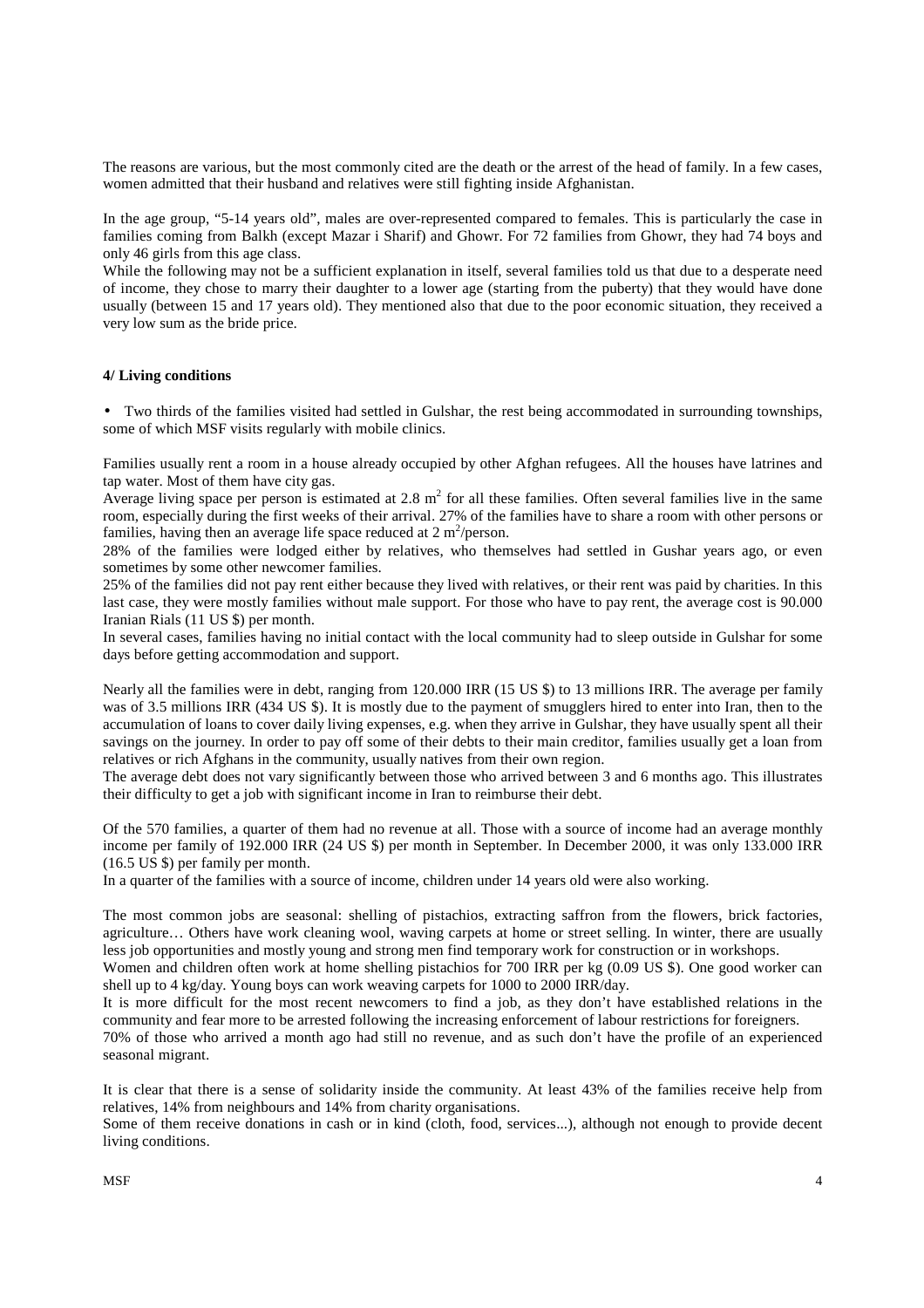The presence of relatives in the Afghan community of Mashhad is often a reason for newcomers to reach particularly this city. For other families, the presence of the Holy Shrine of the Imam Reza is often cited as a justification to settle in Mashhad.

Of the 570 families, 14% reported the death of a close family member (parents, children, brothers or sisters) during a one-year period preceding their arrival. 96 people had died out of a total population of 3002 persons, giving a considerable average mortality rate of 0.88 deaths/10000/day.

Among the families seen in September, half of the deaths were related to the war situation (bombing, violence, mines…).

## **5/ Reasons for coming to Iran**

The families were asked how they took the decision to leave Afghanistan, with a particular attention to understand different elements including their status in the Afghan society and in their community, the economic and security context they were facing, and any major event which recently disrupted their life and may have provoked their decision to leave their country.

6 categories of reasons have been defined according to particular criteria of inclusion and exclusion (see following paragraphs). The definition and boundary of each category proved in several cases to be restrictive. A considerable number of families have several interdependent reasons for leaving their place of residence and coming to Iran. Their decision was often a result of successive constraints and events added one to each other (Insecurity, harassment by warring parties, violence plus vulnerability linked to the drought).

The interviewer tried to dissociate the various reasons and to determine the main factors and events in order to retain one priority reason and a secondary one. 128 families out of 417 expressed at least two reasons for coming to Iran.

In case of doubt or of lack of elements of judgment, reasons for fleeing to Iran were classified in the less specific category as "fear of persecution" or "victim of war" by opposition to victim of persecution or as "economic" by opposition to drought. For example, a clear distinction between a person in fear of persecution and a victim of persecution would need, of course, a deeper interview, which was out of the frame and the objective of our study.

| Main<br>for<br>reason | Victims of               | of<br>Fear  | <b>Victims</b> | <b>Drought</b>    | <b>Economic</b>   | <b>Other</b>      | <b>Total</b> |
|-----------------------|--------------------------|-------------|----------------|-------------------|-------------------|-------------------|--------------|
| coming to Iran:       | persecution              | persecution | of war         |                   | reasons           | reasons           |              |
| <b>Balkh/Mazar</b>    | $14\% \Rightarrow$<br>14 | 57%<br>57   | 8<br>8%        | 1%<br>11          | 8<br>8%           | 1%                | 24%<br>99    |
| Bamvan                | 10%<br>6                 | 27%<br>17   | 6%<br>4        | 42%<br>26         | 5<br>8%           | 7%<br>4           | 15%<br>62    |
| DareSuf/Samangan      | 32%<br>28                | 33%<br>28   | 16%<br>14      | 12<br>14%         | $0\%$<br>$\Omega$ | 3<br>5%           | 85<br>20%    |
| Ghowr                 | 3%<br>2                  | 19%<br>11   | 0%<br>$\Omega$ | 33<br>59%         | 12%               | 7%<br>4           | 57<br>14%    |
| Herat                 | $0\%$<br>0               | 50%<br>11   | 0%<br>$\Omega$ | $0\%$<br>$\Omega$ | 8<br>36%          | 3<br>5%           | 22<br>5%     |
| Jowzjan               | 22%<br>13                | 37%<br>22   | 21<br>36%      | $\Omega$<br>0%    | 3%                | 2%                | 59<br>14%    |
| Kabul                 | 0%<br>0                  | 75%<br>3    | 0%<br>$\Omega$ | $\Omega$<br>0%    | $\Omega$<br>0%    | 2%                | 4<br>1%      |
| Uruzgan               | 0%<br>0                  | 50%<br>6    | $\Omega$<br>0% | 2<br>16%          | $\Omega$<br>$0\%$ | 7%<br>4           | 12<br>3%     |
| <b>Other</b>          | 41%                      | 35%         | 0%<br>$\Omega$ | 17%<br>3          | 0%<br>$\Omega$    | $0\%$<br>$\Omega$ | 17<br>4%     |
| <b>Total</b>          | 70                       | 162         | 47             | 87                | 30                | 21                | 417          |
|                       | 17%<br>$\Rightarrow$     | 39%         | 11%            | 21%               | 7%                | 5%                | 100%         |

## **\*Victims of persecution**

The following definition has been used as a reference for classification of the cases:

Threat for the life or the freedom of a person or of a group for reasons connected to their race, religion, nationality, political opinion or for having relation with a particular social group or a political or military group as well as some serious violations of human rights for the same reason (beating, forced deprivation of livelihood...). The difference with the case considered as 'fear of persecution' was estimated through the deliberate and systematic character of the harassment, the degree of violence and the immediate consequence for the health and livelihood of the victims.

Out of 417 families, 70 were considered as victims of persecution (17%). None of them had secondary reason to come to Iran.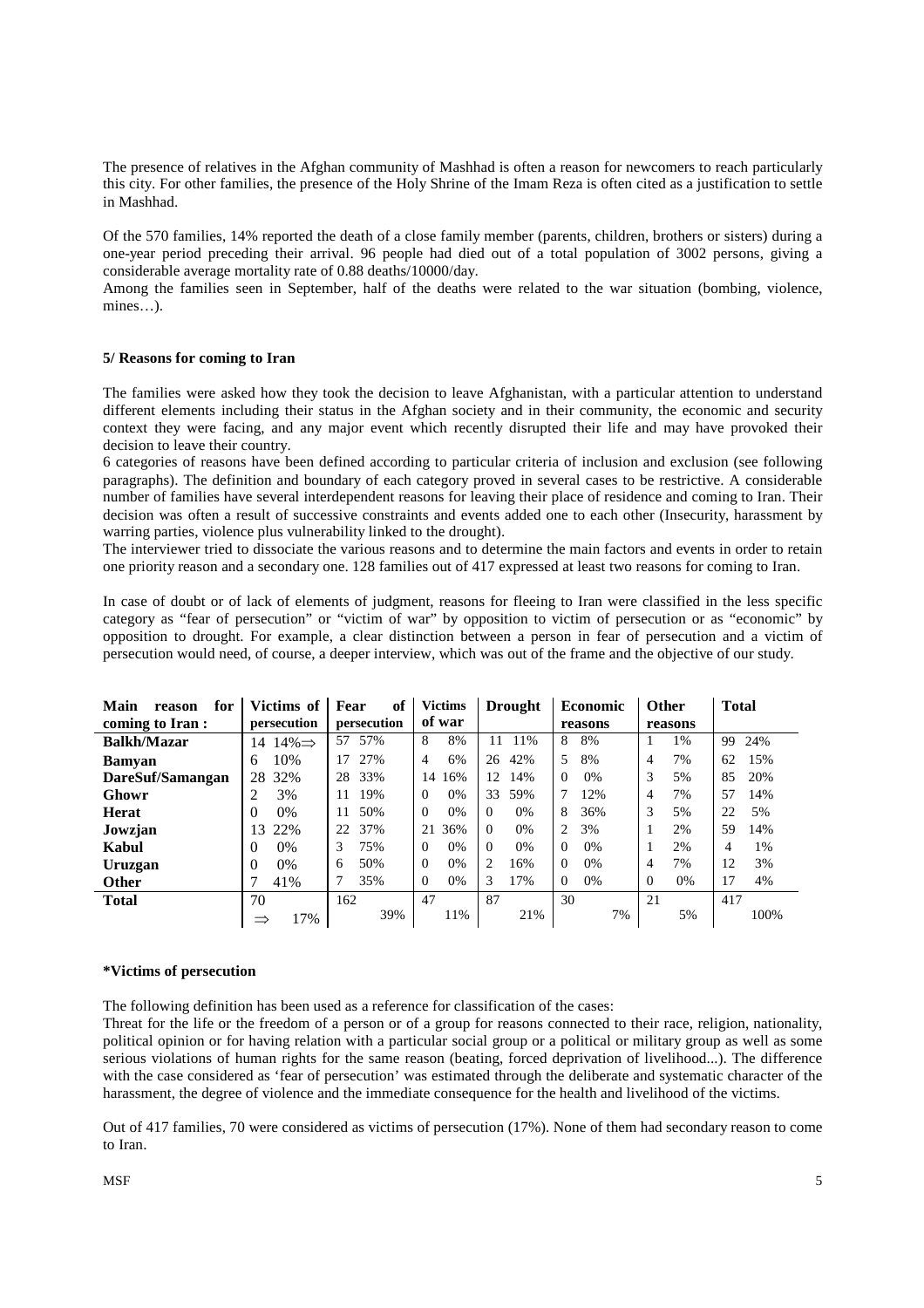Among these 70 families, 28 were from Dar e Suf/Samangan, 14 from Balkh, 13 from Jowzjan, 6 from Bamyan. Only 4 were from Mazar and 2 from Ghowr.

Very often the villages of these victims were located in a fighting area and had been occupied by Northern Alliance fighters before attacks and conquest by the Taleban.

40 families had had their houses burned, either during the bombing of their village or as a deliberate act of destruction of the village. In the latter case, the village was looted and massive killing of civilians took place. Families reported large-scale burning of houses in the following villages: Sang e Takht, Bazar e Soukhte, Nawamad, Sârkhjoy in Dar e Suf district, Khamkalak in Yakawlang district, Abkhor, Abekalan, Dushkhar (near Balkhâb) in Sangcharak district, Kharganatu, Seyadabad in Bamyan district.

Several cases of persecution on the ground of religious difference were reported. Shiite clerics were arrested, beaten or killed. Some individuals were beaten and forced to pray according to the Sunni ritual. Shiite mosques have been burned. In Abkhor, Jowzjan province, last spring, a massive killing was perpetrated by Taleban forces in a mosque while people were gathered for prayer.

In fighting areas, villages have been falling successively into the hands of the Northern Alliance and then of the Taleban. The head of the village was often suspected by both sides of helping and favouring their opponents. As such they were harassed or persecuted.

Families suffered more systematically violence from the Taleban. They had to face the deliberate killing of one or several family members, the looting or destruction of their house and belongings.

Some families were suspected of links with fighters or opposition parties and were consequently harassed. The Taleban arrested male members of the family, meanwhile they could also beat or kill other relatives. In jail they were often brutally interrogated, beaten or tortured. Some died, became disabled or are still missing.

We saw some cases of families who lost, during an attack, 4 or 5 close relatives and their house. Then, these families, after several months hiding in the mountains, decided to flee to Iran.

## **\*Fear of persecution**

This category was considered for those who had serious reasons to fear from abuses or a threat on freedom and life for themselves or for their close family members, as a result of their ethnic, religious or social origin, or a relation with a political or military group.

Some have also been victims of minor and occasional violence or of temporary arrest, which induced a fear of further and more serious harassment, but for these few families it could not always be established that they were victims of acts, actually putting in danger their life and livelihood.

The context of brief interviews in which the study was implemented did not always give us enough time to go into the families' circumstances in sufficient detail. This sometimes made it difficult to decide whether to qualify their reasons as 'victims of persecution' or 'fear of persecution' and also if such fear was fully legitimate or not. When it was not clear they were classified as 'fear of persecution' as they expressed in priority a concern for protection.

161 families in this category, 39% of 417, expressed 'fear of persecution' as their main reason for coming to Iran. They were mostly from Mazar, Balkh, Dar e Suf and Jowzjan.

If we cumulate both categories ("victim of persecution" and "fear of persecution"), we observe that they include 232 families out of 417 (56% of the total families). 71% of the families from Balkh, 65% from DareSuf, 59% from Jowzjan and only 22% from Ghowr were in one of both categories.

The cases seen often declared having a relative who was a fighter or were former fighters themselves. The relatives of fighters have not necessarily been engaged in the fights themselves but had often been harassed by the Taleban after denunciation by a neighbour and suspicion of supporting the opposition.

Among the former fighters some declared to be linked with opposition parties but several declared to be peasants, who became occasionally fighters to defend their village.

They risked arrest by the Taleban, who they believe, maintain a wide network of informers in the community. Opposition groups also harassed some families as they refused to join them or pay a tax. Taxes were often raised in kind on the livestock, which more and more families could not afford because of the drought.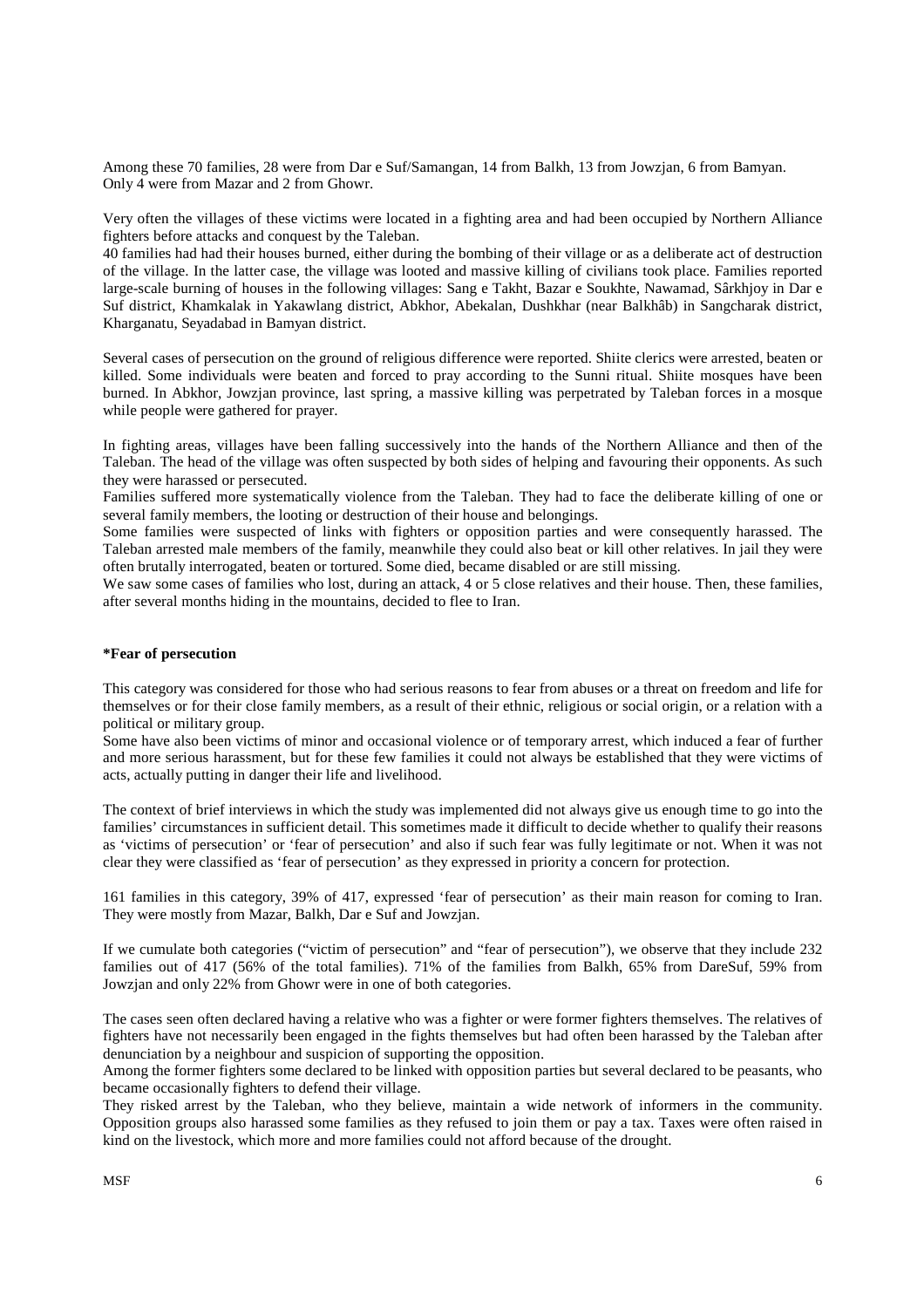People coming from Mazar I Sharif, described the segregation of which they were victims, with the frequent restriction of jobs for Hazaras, the obligation for Hazara shopkeepers to open their shops only for a restricted number of days per week..

The families described how the Taleban forces visited them regularly searching for weapons, or information on the fighters: intimidation, interrogation sometimes with physical violence, verbal threats, collection of arbitrary taxes or looting happened frequently during these visits.

The problem of forced military enlistment is also of very frequent concern. Many families described an upsurge last year in the forced enlistment campaign by the Taleban amongst the Hazara community. Men and youngsters starting from fourteen years old are targeted. Usually, the Hazara men are sent in first position on the front-line. Furthermore, the situation could become unbearable for them as they were sent to fight against opposition fighters who could be from the same ethnic group and region as themselves.

In order to escape forced enlistment, they stayed hidden in their house or in a remote mountain area for weeks and months until they finally decided to flee to another country with their family.

Some conscripts managed to escape from the Taleban army and they immediately fled to another country as well.

Those who had already lost an adult male decided to leave abroad to avoid the forced enlistment of their adolescents, and consequently the loss of additional family support.

Peasants who lived in a fighting area, like Dar e Suf, Balkhob, Sangcharak, Bamyan, feared being considered de facto as fighters by the Taleban, and to be arrested and/or forcibly enlisted. When travelling through another region of Afghanistan, even in Herat, they told no one where there came from. During their stay in Herat, families did not feel secure and used to hide themselves in surrounding villages.

Men, who had been released from jail, fearing new arrest, usually gathered their family and fled to another country. Several people showed signs of post traumatic syndrome associated with depression following mistreatment. Some individuals had been imprisoned just because they were Hazara and Shiite and they had stayed at least one year in jail, without trial or conviction.

Some families from Abkhor decided to come to Iran to protect their daughters, following abductions of women, which they said the Taleban perpetrated in the area.

Only one quarter of the 161 families in "fear of persecution" gave a secondary reason to come to Iran, mostly being the drought situation.

## **\*Victims of the war situation**

In this category were considered families who had to come to Iran because they had lost members or their belongings and livelihoods in a war situation, who where displaced because of living close to a front-line, who were wounded or victims of a mine explosion.

Families of fighters who had been wounded during a military action were also considered as "victims of the war situation".

For some cases, it was difficult to classify them as victims of war and exclude a background of persecution: some villages seem to have been targeted because they were either strongholds of the Northern Alliance parties or because they resisted the Taleban. They fell after heavy bombing causing destruction, houses burned and deaths: part of the population ran away into the mountains. It could not be ascertained whether individual families were directly targeted themselves and it seems that both warring parties had positions in and around the village.

47 families (11%) out of the 417 have been classified in this category. They were mostly from Jowzjân and Dar e Suf.

The drought was often an additional reason for those who lost their home, livestock and family support during the war events.

If we cumulate this category ("victims of war") to the two others previously described ("victims of persecution" and "fear of persecution"), it appears that two thirds of the families interviewed came to Iran because they faced violence and insecurity.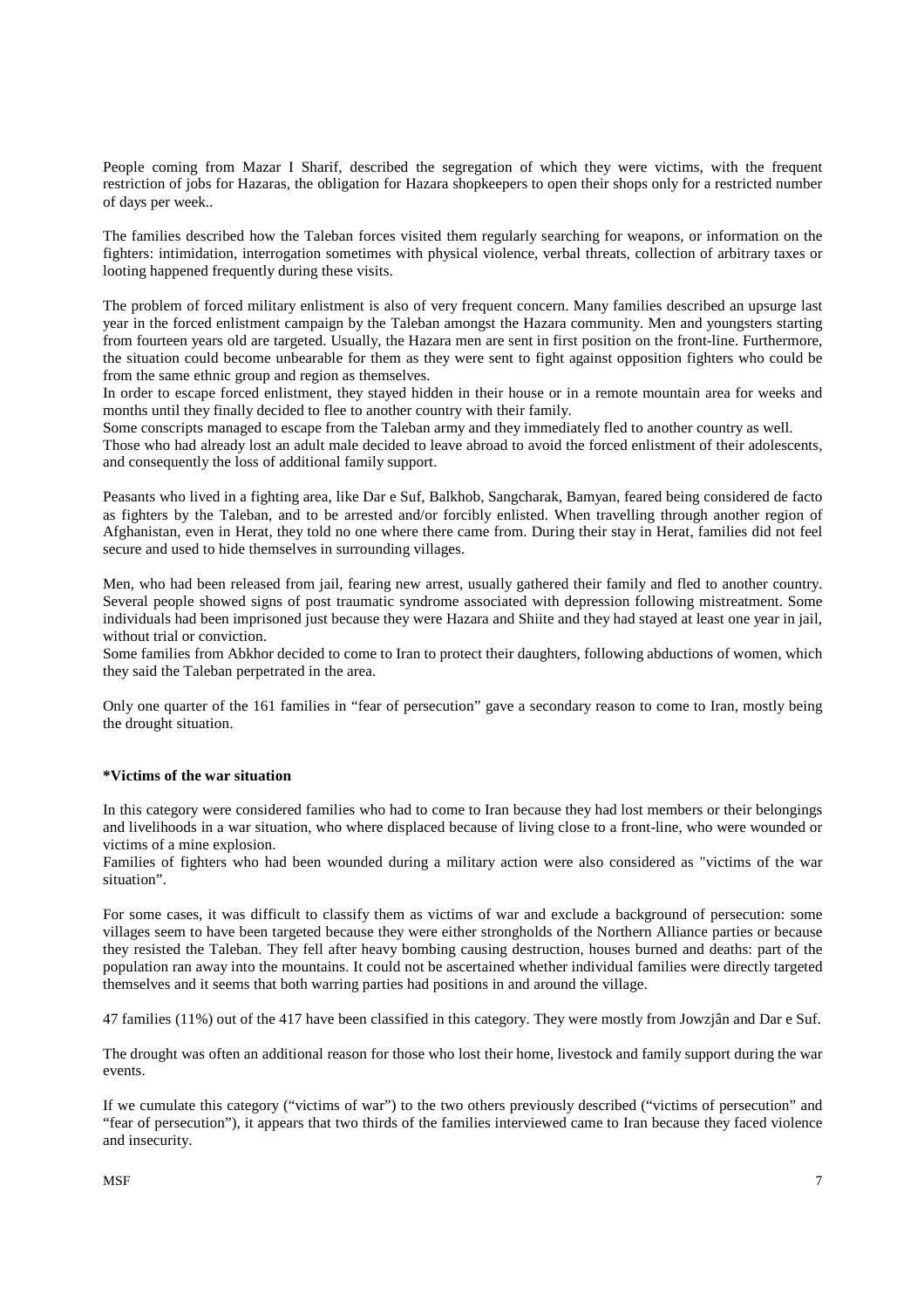## **\*Drought.**

This group includes the families who were directly affected by the drought, mostly because they lost their livestock. They were farmers or unemployed workers who used to rely on seasonal jobs in agriculture.

21% of the 417 families mentioned the drought situation as their main reason for coming. 58% of the families from Ghowr cited it directly as their principal reason. They were coming essentially from the

district of Lal e Sarjangal. 74 % of the families from Ghowr, 52 % of those from Bamyan and 37% of those from Dar e Suf cited the effects of

drought in Afghanistan as one of their motives (main or secondary reason) for coming to Iran. The effects of the drought, either as the main or a secondary reason has been on constant increase over the past months

particularly since November.

In fact, before winter, families left for Iran in a more preventive attitude, while for those who arrived more recently in winter, the pressure caused by the lack of food was obviously the main reason for leaving their country.

15 % of the families gave drought as an additional reason for going to Iran. Among these families, the main concerns were related to fear of persecution, being harassed, mostly by the Taleban fighters and sometimes also by the opposition groups. People living in Dar e Suf (Samangan province), Sangcharak, Balkhob (Jowzjan province), Bamyan suffered from the collection of heavy taxes in kind on their livestock from both Talebans and opposition groups, and from the destruction of their home or village.

They had to flee to another village, adding a burden for local families who sheltered them. Often they had to flee hastily to the mountains to escape an attack, living sometimes several months in a cave or a hut, eating wild plants or begging for food from village to village, until they could no longer bear the living conditions aggravated by the effects of the drought. They finally decided to flee to other countries in order to survive, being moreover afraid that if they settled in another province, the Taleban would discover that they came from opposition areas.

## **\* Economic reasons**

This was the main reason for some particularly vulnerable socio-economic groups like old persons, widows, disabled heads of family, or simply families looking for a minimum income.

The families who were affected directly by the drought (farmers...) were not included in this category (see previous §). Of course, the effects of the drought have a stronger impact on the vulnerable categories of population, and many families seen as leaving for "economic" reasons were also affected by the drought to various degrees. The loss of purchasing capacity of many peasants has induced a general decrease of monetary exchanges affecting directly the economy of shopkeepers.

Only 7% of the families interviewed came to Iran due to economic problems as their main reason. Families from Herat and Ghowr province were more represented in this group. Among those from Herat, ethnic Tajik were more represented.

Such cases included widows or women without family support, who cannot work and feed their family, because the head of family or a close relative supporting the family has recently been arrested, imprisoned, forcibly enlisted or killed while fighting. In most cases, the Taleban authorities gave no information about their missing relatives. Many women without support of a male relative had no other issue than to sell progressively all their belongings in order to survive.

6% of the people cited economic problems as an additional but secondary reason to some situations or events (violence, health…) that caused the families to flee from Afghanistan.

#### **\*Other reasons**

Of the 21 families who gave other reasons, 9 of them were either families who had decided to join close relatives already living in Iran, or for the possibility to studies for themselves or for their children or coming to visit a sick relative.

#### $M$ SF 8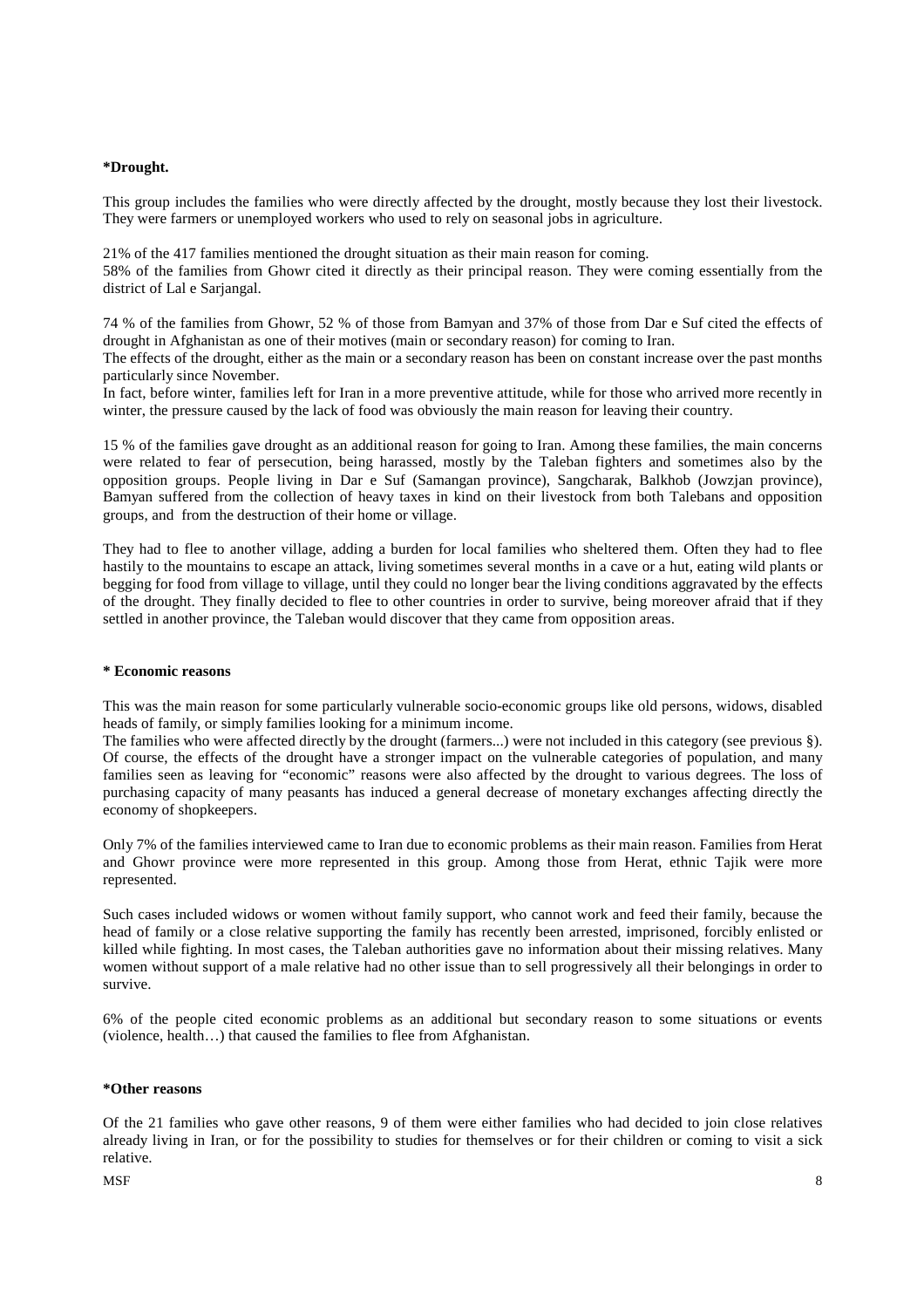The 12 remaining cases came especially to Iran for health reasons, mostly to get proper medical treatment, which is not available in their country.

At least 3 cases of food intoxication were reported, caused by a wild plant growing among the wheat and known in Afghanistan as "Chalmak". An epidemic was identified in spring 1999 in the province of Herat and caused the death of at least 150 persons.

The MSF clinic cared for two families who entered in this category, but unfortunately there exists no treatment for their case.

Health problems were also a secondary reason for coming to Iran for 8 refugees considered initially as victims of war or persecution: Some had been wounded or burned during a bombing, injured by a mine, severely beaten or tortured and they still have major side effects due to their wounds. These people were either afraid to stay in Afghanistan or could not find proper treatment in their country.

## **6/ The journey to Iran**

Most of the families undertook a hazardous and long journey to leave Afghanistan. For those who could prepare their trip, it took them weeks to sell their belongings and gather the money for the trip. For others who have been victims of an attack on their village, they often had to leave hastily their dwelling, being unable to take their belongings with them. Some of them had been internally displaced for weeks and months in remote mountainous areas, eating wild food or begging for food and shelter from one village to another.

They often had to walk for several days during the first part of they trip, in order to reach the main roads and get transport. They also had to cross high and snowy passes of Hazarajat.

They were travelling with women and children, often in bad condition. Some died from disease before reaching Iran. Several women gave birth on the way. There were several moderately malnourished children seen, although not in alarming proportions. Very few severely malnourished children were seen. Since December, there have been regularly cases of measles detected among the children of these families, who did not receive immunisation in their country.

Their trip lasted on average more than three weeks, from their departure up to Mashhad. Families from Herat made the trip to Iran in 4 days, those from Dar e Suf and from Jowzjan had the longest trip arriving in Iran one month after their departure.

The families from central regions, Bamyan province, Lal e Sarjangal (Ghowr), Balkhâb (Jowzjan), Bazar e Soukhte (Dar e Suf) travelled through Ghazni and Kandahar, then to Herat or directly to the border through Farah and Nimroz province.

Families from the Northern provinces, Mazar, Charkent, Dallan, Sholgara (Balkh province), Sangcharak took the northern road from Mazar to Herat.

Those who had come from war areas like Dar e Suf or Jowzjan, or those having former fighters in their groups, travelled more cautiously, avoiding cities or main roads, walking for days and nights.

Many families passed through Herat, where they stayed for a few days, often just enough time to find a contact to cross the border. Most of them did not feel secure in Herat and preferred to stay hidden in the local Hazara community or in isolated areas out of the city (brick factories…).

A few families tried to get access to relief assistance in Herat and believe that they were put on a waiting list or rejected bcause of their ethnicity. They avoided mentioning their district of origin, being often a war area, for fear of being considered as fighters and arrested.

It is not clear whether the access to humanitarian assistance is systematically impeded for Hazara in Herat. However, it has to be underlined that this group is particularly underrepresented in Herat's IDP camps.

Several cases reported that they had been harassed or arrested in Herat. The local Hazara community is particularly targeted each time there is a security incident in the region.

The violence and common segregation faced by these families coming from the central region push them finally to cross the border join their own refugee community abroad.

The main area for crossing the border is the region of Zaranj in the province of Nimruz, from where families try to reach Zabol in Iran, although several groups of families have been passing also through Pakistan and then entering into Iran to reach Zahedan.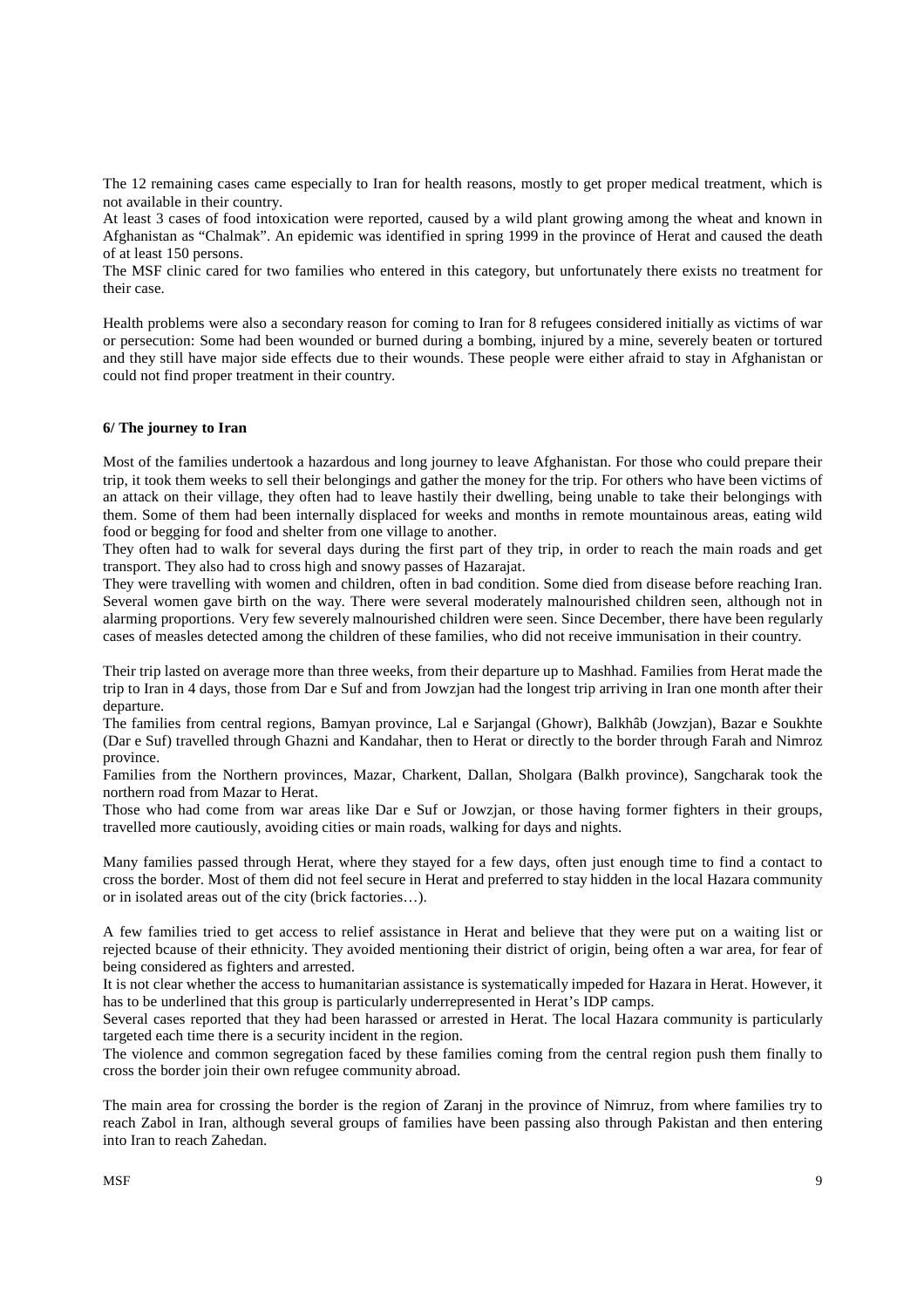Nearly all the families had to cross the border with a smuggler. There is clearly a very active network of human trafficking on both sides of the border. Smugglers were sometimes contacted as far as Ghazni. They accompanied the family on the way, facilitating check post crossing and sometimes passing them to another guide after a certain distance. When the family had no money the debt was sold to another guide with added value.

In some cases, the family went alone up to the border region, but when it comes to crossing the border, they were always accompanied by a smuggler.

Once they crossed, they could have to stay hidden for several days in houses inside or near Zabul. In these buildings, they were gathered with other groups of newcomers, waiting several days to be transported either in trucks or buses towards the main cities in Iran (Mashhad, Tehran, Qom...)

Families could be separated in different vehicles. There were numerous cases that had been arrested on the way by Iranian police, and deported back to Afghanistan. They were separated from the rest of their family and tried crossing the border again to reach Mashhad. Some had crossed the border two or three times, accumulating ever larger debts when they arrive in Iran.

Nearly all the families were asked a large sum of money by the smugglers. The average sum asked per person was over 800.000 IRR (100 US \$), but it appears to have gone up since September. Some had to pay the equivalent of 200 US \$ per person. Several large families were demanded a sum up to 10 million IRR (1250 US \$).

In order to pay, families gave the few things that they still possessed and as most of them could not pay the full price, the smuggler kept one or several persons, sometimes women and children, as a guarantee of future payment. One third of the families were in this case.

The hostages were released once the family could find part or the whole sum demanded. Usually the money was collected from some relatives installed in Iran or from members of the Afghan community of Mashhad. Many hostages were released after a few weeks, during which they were kept isolated in a house or sometimes put to work.

None of the families met did ask for asylum at their arrival on the territory of Iran. In each case, a smuggler escorted them up to Mashhad. Also many of them had no knowledge of possibly existing asylum procedure at the border and feared to be arrested and sent back to their country.

However, once they arrived in Mashhad, 75 families out of 417 have decided to apply for temporary asylum in the frame of the screening program implemented by the Iranian authorities and the Unhcr during the year 2000.

On these 75 demands for asylum, 16 were accepted (13 considered either as "victims of persecution", "in fear of persecution" or "war victims" according to our study). 7 cases were rejected and the others were still considered as pending cases when the asylum program was interrupted in December 2000.

## **8/ Conclusion**

As the humanitarian situation in Afghanistan deteriorates, new refugees arrive everyday in Iran. The drought has become increasingly a factor of movement of populations in Afghanistan, but for a large number of refugees, motivations remain primarily a major concern for protection. Generalized violence, harassment and persecution against some large groups of population, particularly the Hazara Shiites community, are more and more common. Many of them, who fled hastily their country and were heavily ransomed while trying to cross the border, are left without minimal conditions of livelihood and without any legal status in Iran.

The emergency character of the situation prevailing for Afghan populations emphasizes the need for reinforced means of assistance, asylum and protection of new refugees in Iran.

Only the Iranian Authorities can grant refugee status under the 1951 Refugee Convention. If some of these refugees will meet the requirements to be qualified as such (and therefore to receive the statutory guarantees established by the Convention), many others may not meet the requirements because they are fleeing, not only individual persecutions but general insecurity, war and drought.

Anyhow, for these « non-statutory refugees », there are minimum standards of treatment that the Islamic Republic of Iran should implement (see below), with the good offices of UNHCR, and a strong support from international donors and relief organizations.

UNHCR's Executive Committee has set forth the minimum rights that must be granted by all states, until a durable solution can be found, to refugees who do not come under the definition of the 1951 Refugee Convention and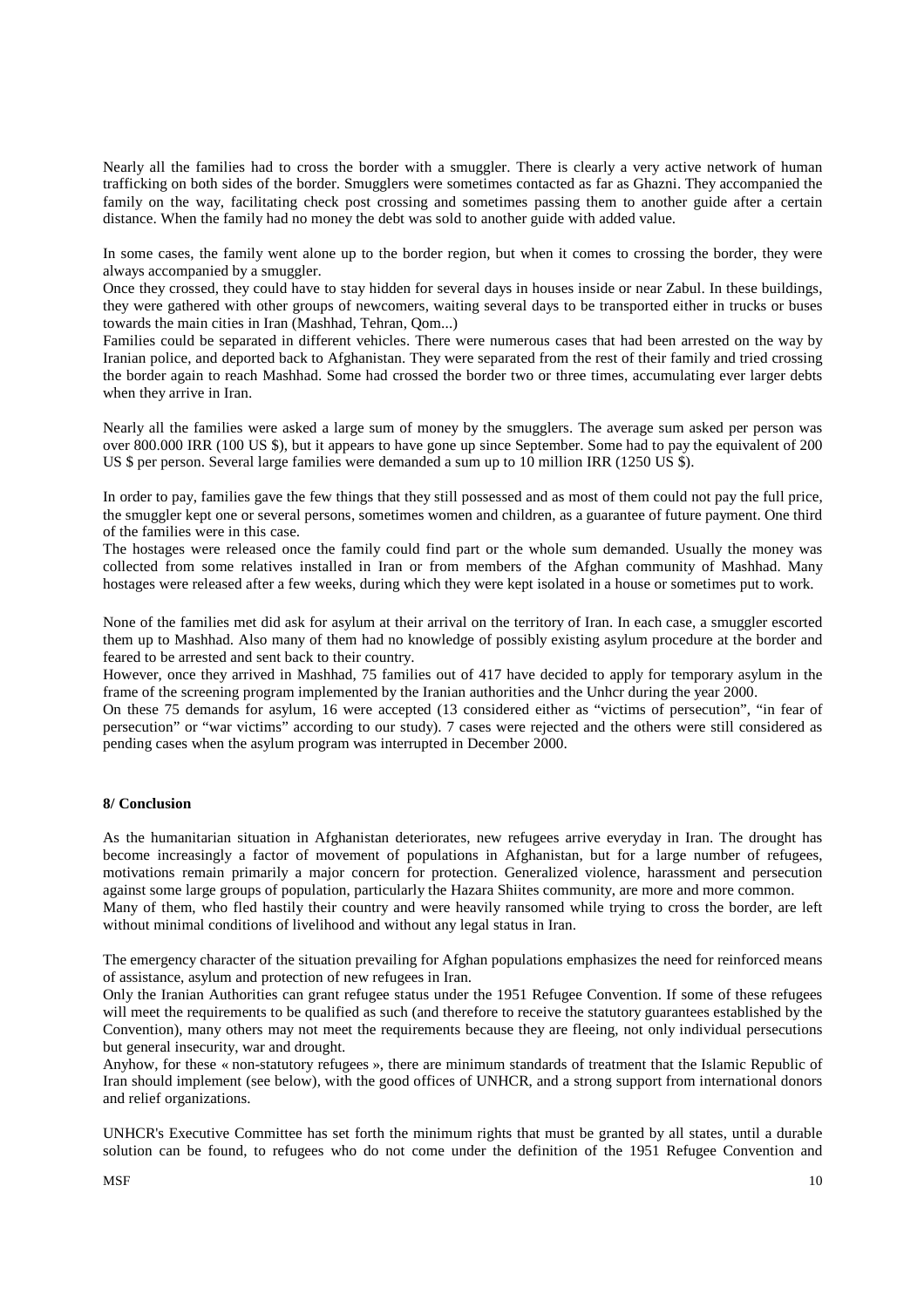therefore cannot benefit from the status it provides. In the current context of massive influx of refugees from Afghanistan to neighbouring countries like Iran and Pakistan, the minimum rights for Afghan refugees must be granted. It will not be possible without a clear mobilization of the international community.

## **Protection of asylum seekers in situation of large-scale influx Conclusion no.22 (session XXXII) of April 24, 1981 Adopted by the UNHCR Executive Committee on International Protection of Refugees.**

Individual who cannot benefit from formal refugee status nonetheless must be treated in conformity with certain minimum standards of protection:

 $\Rightarrow$  The right to flee persecution does not automatically entail the right to receive asylum. In case of mass exodus of people, states priority must be to provide at least temporary refuge for them.

 $\Rightarrow$  States should not expel or return such people towards a territory where they risk persecution.

 $\Rightarrow$  Until durable solutions are found, states must respect the following minimum rights:

- no penal sanctions because of illegal entry or presence in a state;

- respect for their fundamental rights and guarantees; material assistance (food, shelter, medical assistance…);

- prohibition of cruel, inhuman, or degrading treatment;

- no discrimination on the grounds of race, religion, political opinion, nationality, country of origin and physical incapacity;

- access to courts and other due process rights;

- the settlements must be located in a safe area, in other words it must no be too near the border of the country of origin;

- respect of family unity;

- assistance in searching for family members;
- protection of minors and unaccompanied children;
- possibility of sending and receiving correspondence;
- registration of any births, deaths, or marriages;
- permission to transfer assets;
- favourable conditions for voluntary repatriation;
- obligation of states of search for a durable solution.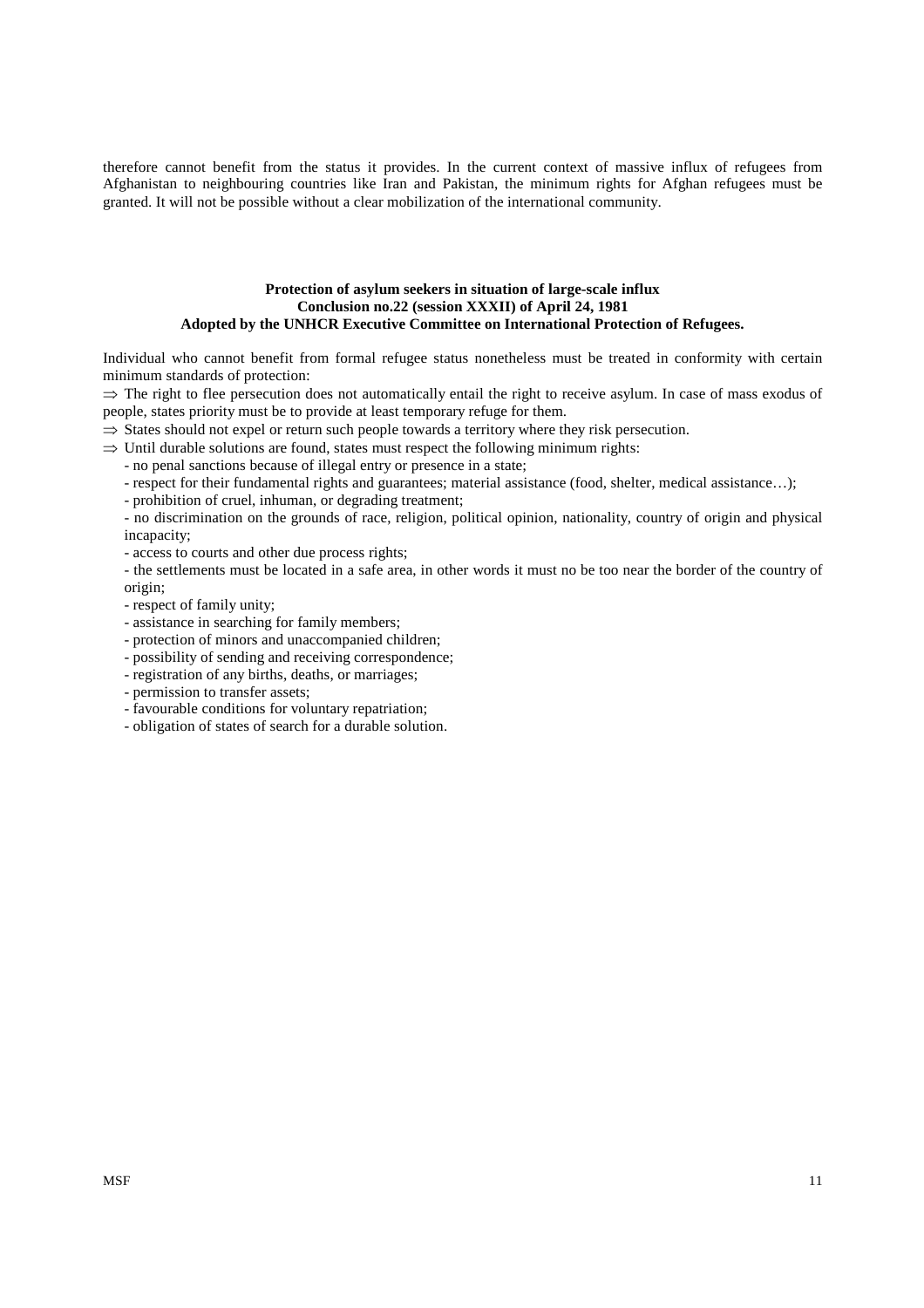## **9/ Annex**

## **Victims of persecution**

#### 09/09/00

Two singles, Hazara, Shiites, living in **Herat.** They said that whenever there was some security incident in Herat, or elsewhere, the Taleban immediately go to Shiite Muslims' houses and arrest the men. Their father was in jail for 4 months, and their uncle for 7 months. The latter was so badly treated that he died after his release. They say that if a Shiite merchant in the bazaar is rich, the Taleban accuse him of spying for Iran. If one possesses a picture from Iran or the portrait of the Imam Khomeyni, one can be arrested.

They added that Sunni Muslims don't get harassed so much by the Taleban.

#### 13/09/00

A family from the village of **Sang e Takht, district of Dekundi, province of Oruzgan.**

Less than 6 months ago, the Taleban entered their village and searched the houses. In their home, the Taleban found a "Mohr" (stone used by Shiites during prayer). Then, the Taleban forced him to stand for 5 hours in a cold mountain stream. Afterwards, the man fell ill. But he was forced to go fighting in the neighbouring province of Ghowr. As he was not willing to fight and was sick, he escaped but then was caught back by Taleban.

They forced him to stand in the cold stream again. After such abuses, he became seriously ill and decided to go to Kabul for treatment. He has kidney problems and his legs are swollen with oedema: he cannot walk properly or work as a farmer. He had different medical examinations but no proper treatment. He stayed there for two months.

When he came back to his village he saw that all the houses except his house, had been burned, and the inhabitants had left for Iran or Pakistan. His family was waiting for him but the Taleban had taken their cattle and they had started to redistribute the lands of the village to some Kushi families (Pashtun nomads).

Since they had less and less resources and the Taleban harassed them, the family decided to leave the area to go to Iran.

#### 31/10/00

A family coming from **Dehshour, a village near Mazar, Balkh province.** The head of family was a farmer working for a landowner. Two years ago, a commander from the Wahdat party arrived in the village to enlist some Hazara men by force. He initially refused, but he was beaten and was finally forced to go fighting. Two months later, when the Taleban invaded the area, he stopped fighting. Later on, a neighbour informed the Taleban that he had been a fighter. They came to his house and arrested him. He managed to escape and took refuge in Dallan where his wife and their three children came to join him. They decided to settle there and he started to farm again.

One day, somebody informed the Taleban again that he had been a fighter. They came to his house three or four times. Each time he was able to escape or hide himself, but the last time, they arrested him. In jail, he was beaten and they forced him to stand in a cold stream of water. His wife paid the Taleban 100 000 Afghanis and obtained his release. However they told him that he was enlisted for fighting. This idea was unbearable for him; he couldn't imagine being a fighter again and even less against his own people. Ten days later, the family decided to flee to Iran where they arrived one month ago.

#### 16/12/00

This family has been living in Iran for 18 years. Last year, the head of family was at work when some policemen came to arrest him. He had a blue card but they took it and destroyed it, then they gave him a letter to leave the country. Ten days later, the police came to his house and arrested him leaving his wife and his children alone.

At the same period, in Herat, the Taleban heard that some Hazara were preparing an attack so they launched massive arrests in the Hazara community of Herat who lives mainly in a district called Djibrail.

This man, along with three hundred other Hazara men, was deported to Afghanistan the day after these arrests. When these deportees arrived in Herat, the Taleban were waiting for them and they were all arrested and sent to jail.

The head of this family stayed one year in jail and once released, he came back to Iran to join his family. He arrived in Mashhad last spring, the whole family applied for asylum and they were accepted.

#### 23/12/00

A family coming from **Abkhor, Jowzjan province.** Three oppositions parties had settled in this area and the inhabitants were obliged to provide food, help and fighters to them.

Since the beginning of the year the Taleban had launched land and air attacks and everybody was enlisted to fight against them. Finally at Norouz the Taleban seized this village. They set fire to the houses that had not been damaged by bombing. They killed many people who were gathered at the mosque and then they burnt it.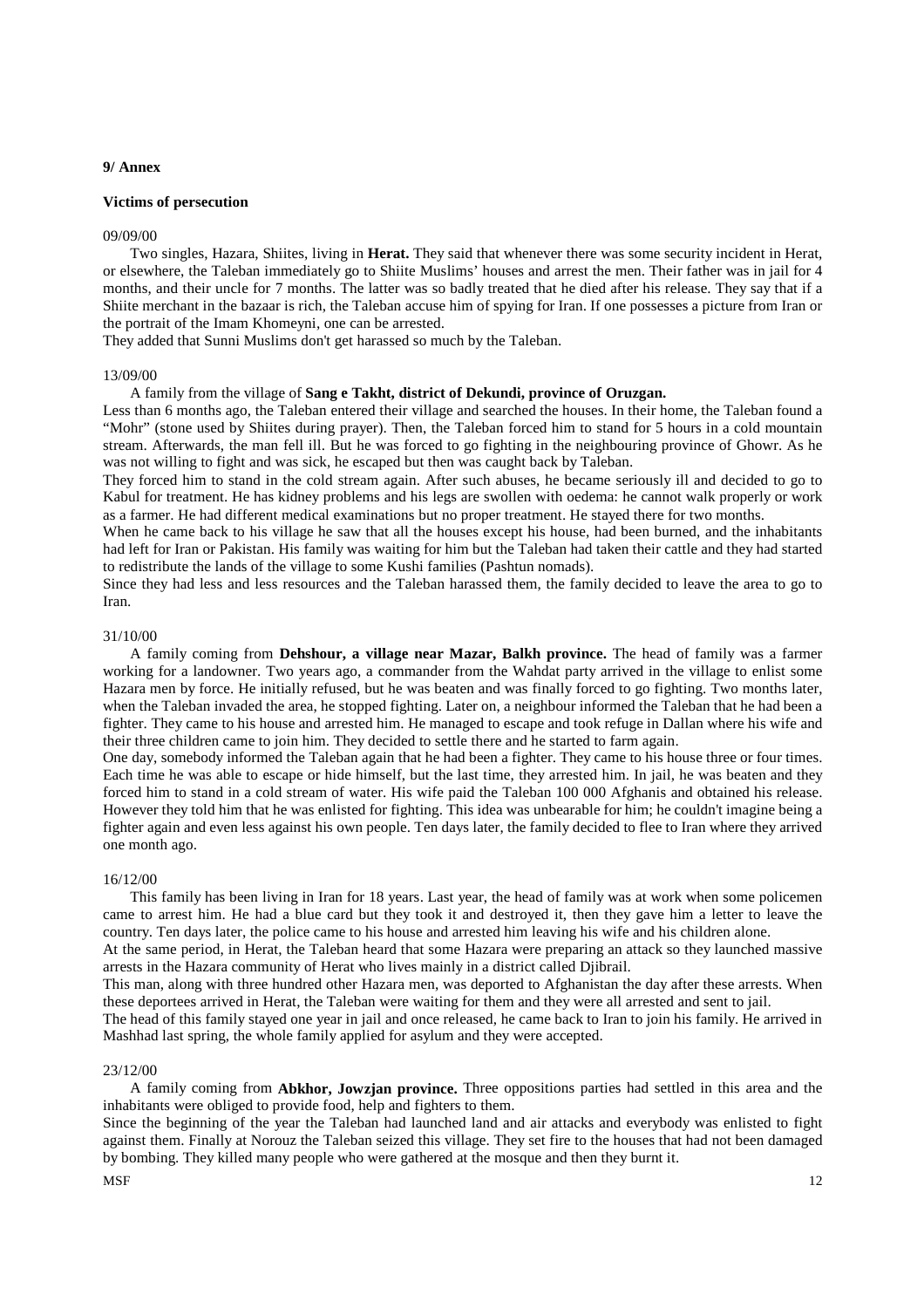This woman lost her two brothers in the mosque, while one of her sons, 17 years old, a fighter, was arrested and killed. This family and others inhabitants of the village escaped to the mountains. The Taleban settled a camp with tents in the village and spread the rumour that the inhabitants were helped by Iran. So they had to leave the country and leave the land for the Pashtouns.

#### 23/12/00

One family, Hazara, Shiite, composed of one couple and 3 children. They used to live in **Balkhâb, Jowzjan province.** The head of this family was a fighter with the Wahdat party.

A Hazara commander allied with two other commanders obliged the inhabitants of this area to provide them with food, money and guns. He started to put a lot of pressure on the population and the two other commanders disagreed with his attitude and separated. Then he made an alliance with the Taleban and asked the population to follow him: they all refused and the fighting started.

The Taleban finally succeeded in entering into Balkhâb and they harassed the inhabitants for seven days, took their cattle, they entered the Shiite mosques, looted them and set fire to the mollah's pulpit.

Then the Taleban fighters would have abducted 35 women who, since then, have never been seen again.

With the support of this Hazara commander, they enlisted around 300 men by force. Some were sent to fight and some others displaced between Balkhob and Yakowlang, and forced to build a road. Once mobilised, the Hazara fighters were sent by the Taleban on the first position of the front-line. Seven days later, the Northern Alliance seized back Balkhâb from the Taleban. Taleban airplanes started to launch daily attacks on these places, launching bombs and rockets, targeting the villages and mostly Balkhob.

In one night, 100 people were killed by the bombing. The inhabitants fled to the mountains. Then a group of eighty persons decided to flee to Iran. Among them were this family and men escaping forced enlistment. They went through Bamyan, Kabul, Ghazni and Kandahar. In Zabol, the smugglers kept fourteen hostages.

## 23/01/01

Three families, Hazara, Shiites, composed of 11 members. They used to live in **Kham Kalak** (one day walk from Yakawlang city ), near another village Flaty, **Yakawlang district, Bamyan province.**

This village was in an area controlled by the Wahdat party. Five months ago, the Taleban seized the village. For three months, they harassed the population. Living conditions became unbearable: houses looted, people molested or arrested, people arbitrary killed. For example if anyone was caught trying to escape from the village, he would be immediately killed.

One day the Taleban came to visit and threaten these families, accusing them of helping the Northern Alliance. They pushed one of the head of the family hard and he fell against the heater and was burned. Another one was beaten with a gun and stayed unconscious for three hours.

Then after three months, the Northern Alliance seized back this village. Again, two months later the Taleban recaptured the village. Many inhabitants fled to the mountainous and remote areas. Some others, particularly the old people were so confused that they preferred to stay in the village.

When they entered the village, the Taleban set fire to most of the houses with kerosene and killed the remaining inhabitants that they could find. They burned the Hosseinie (meeting place for Shiite prayer), the mosques. When the family came back from the mountain, they saw their village destroyed, dead people in the street. Their houses had been burned, all their belongings were lost, they were left with only what they were wearing. They decided to flee to Iran. They believe that very few families stayed in the village.

#### **Insecurity and fear of persecution:**

#### 16/10/00

One family, Hazara, Shiite, composed of one woman and her mother, both are widows, her brother and her niece. They lived near **Mazar.**. Two years ago, at the fall of Mazar, her husband fled to Dar e Suf to keep on fighting but one year later he was killed.

Her mother and herself farmed and could survive selling their harvest. Last year the Taleban knew her husband was a commander so they came to their farm and took all their crops. Then they could open a little shop in the bazaar. One day the Taleban came, telling them it was forbidden to sell cigarettes. They closed the shop and took away all her belongings. After that, they went to their house and told her that since her husband had been a fighter, her family will always be disturbed by them. Then they imprisoned her brother, 19 years old. In jail he was beaten with electric wires. They asked for guns in exchange for his release. Seven days later his mother and uncle brought the Taleban three guns and he was freed. After that, he stayed hidden in the house and the Taleban came again and again always looking for him.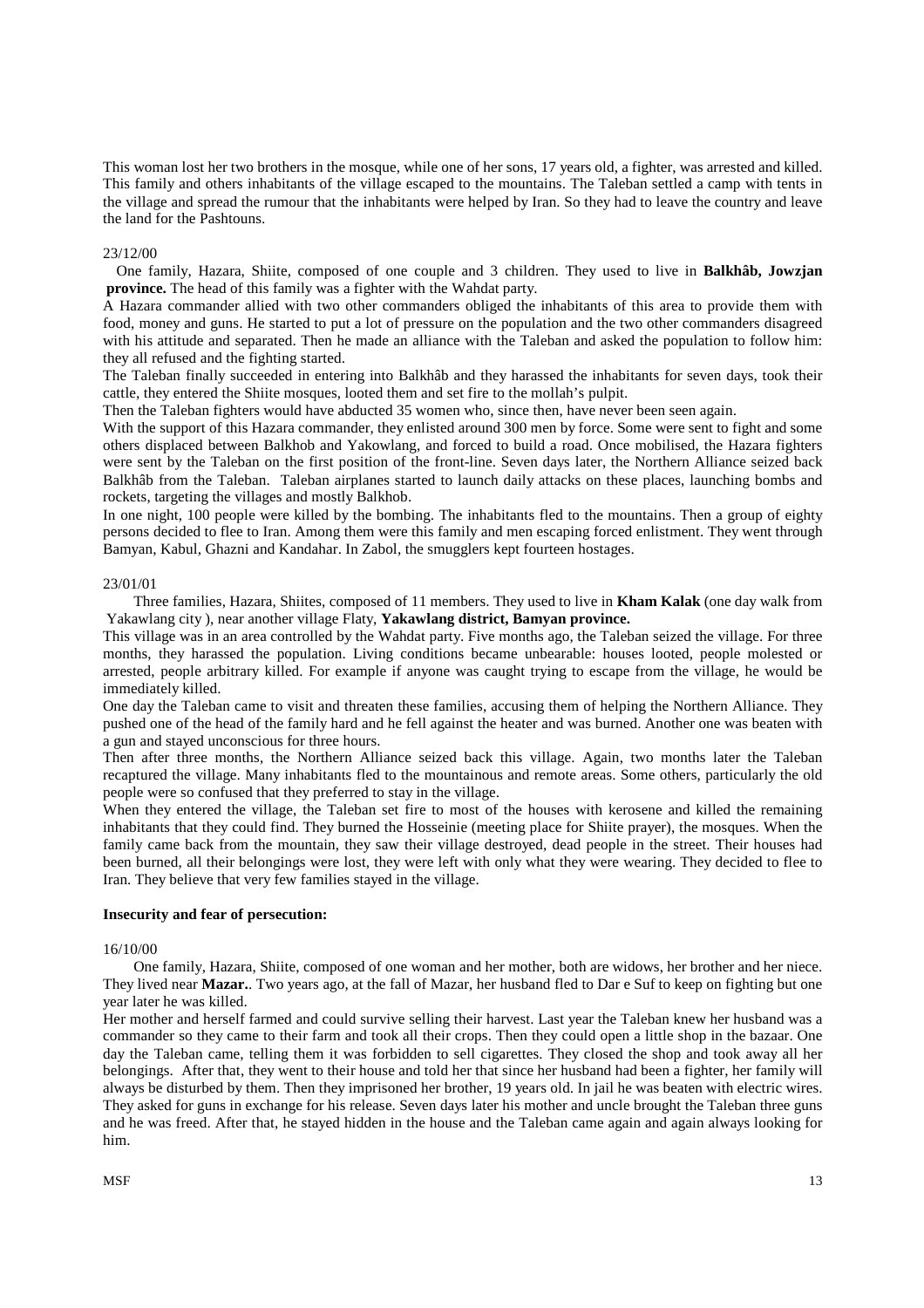Her neighbour has two daughters. The Taleban came many times asking him to give them his daughters. One day they threatened him: he must offer them his daughters otherwise he will be killed. He told them to come three days later and he fled with all his family to Iran.

Four months ago, she also decided to flee to Iran with her family.

#### 29/11/00

One couple and four children, Hazara, Shiites. They have been living in Iran for fifteen years. Six years ago, their asylum card was destroyed by a Bafia officer and they were deported to Afghanistan. They settled in Djibrail in a Hazara community near Herat. The first time the Taleban entered Mazar they were defeated by the Hazara resistance. The Taleban of Herat came to Djibrail and he was arrested like a lot of Hazara men, even if they were not fighters. One month later, he was released.

When the Taleban finally succeeded in seizing Mazar, they came back again to this area of **Herat** and he was again arrested. One month later, with 137 other men, he was sent to jail to Kandahar. He was not a fighter and not linked to any fighter.

Most of the people in this jail were Hazara. At the beginning they were all beaten. The fighters were put in a different area of the jail and some were tortured. Many of them died. The Taleban starved the prisoners: 2 breads per day, 2 potatoes and a glass of rice per week. They only went out for the toilets.

He himself was finally released in August, after one and a half years in jail. He immediately fled to Iran fearing arrest again and met his wife and his four children, who had arrived in Gulshar one year ago.

#### 04/12/00

One family, Hazara, Shiite, composed of one couple, one grand mother and 7 children. They used to live in **Sholgara, Balkh province.** Two years ago, when the Taleban seized their village: their house, along with others, was burned. The Taleban took among the inhabitants, twenty-five men, old and young, killed them and burnt their bodies. For Shiite Muslims, this was considered as a sacrilege. During the month of Moharam, at the celebration of the martyrdom of the Imam Hossein, the Taleban entered a Shiite mosque and were singing and dancing in order to disturb the prayer. Then they forced the Shiite Muslims to go to the Sunni mosque and to perform their prayers according to the Sunni tradition. Then they moved some Hazara families out of their houses to replace them with Taleban families.

Last year, the Taleban stepped up the forced enlistment of the Hazara community in his village. They used to send two or three Hazara men, informers, to all the Hazara houses and they ordered the male members to go to fight with the Taleban, or else to give money, 400.000 or 500.000 Afghanis. The young men tried to stay hidden most of the time. This head of family didn't pay the requested money and first he was forced to work for the Taleban, carrying wood.

Due to the heavy fighting in Dar e Suf, the Taleban decided to enlist still more people. The head of this family fled to the mountains with his family and other people. They lived in a remote mountain area and found shelter in a cave for four months during the winter. Then they built a hut for the summer. They were eating plants and wild food. Sometimes, their relatives or some fighters brought them food. Then, twenty-two Hazara men joined them in the mountains. They had been forcibly enlisted to fight in Dar e Suf and had managed to escape. If, during the fighting, some tried to retreat from the front-line, the Taleban could kill them.

After ten months in the mountains, they couldn't bear the living conditions aggravated by the effects of the drought anymore. They decided to flee with his sister, her husband and their 7 children to Iran.

#### 30/01/01

One family, Hazara, Shiite, composed of one couple and 8 children. They used to live in **Mindiak (near**  Yakawlang city and Nayak village), Yakawlang district, Bamyan province. There is no road access to this remote village in the mountains.

Since the Taleban invaded Mindiak, they collected one tenth of their livestock (crops, cattle...) every six months. If they couldn't pay this tax, they were sent to jail.

The head of this family possessed a piece of land, sheep and cows. However, because of the drought, he had to sell his cattle in order to buy wheat. Then when the Taleban asked for a cow as tax, he could not provide it and he was imprisoned. There, he was beaten with electric wires and toughly interrogated. They asked him whom he gave his money to, as they suspected him of being linked to the Wahdat party. They also wanted guns. One month later he was released.

Due to the drought, the wheat harvest was one tenth what it had been the previous year. The Taleban didn't permit anyone to move food stocks from one village to another arguing that it might be given to the Northern Alliance fighters in Dar e Suf.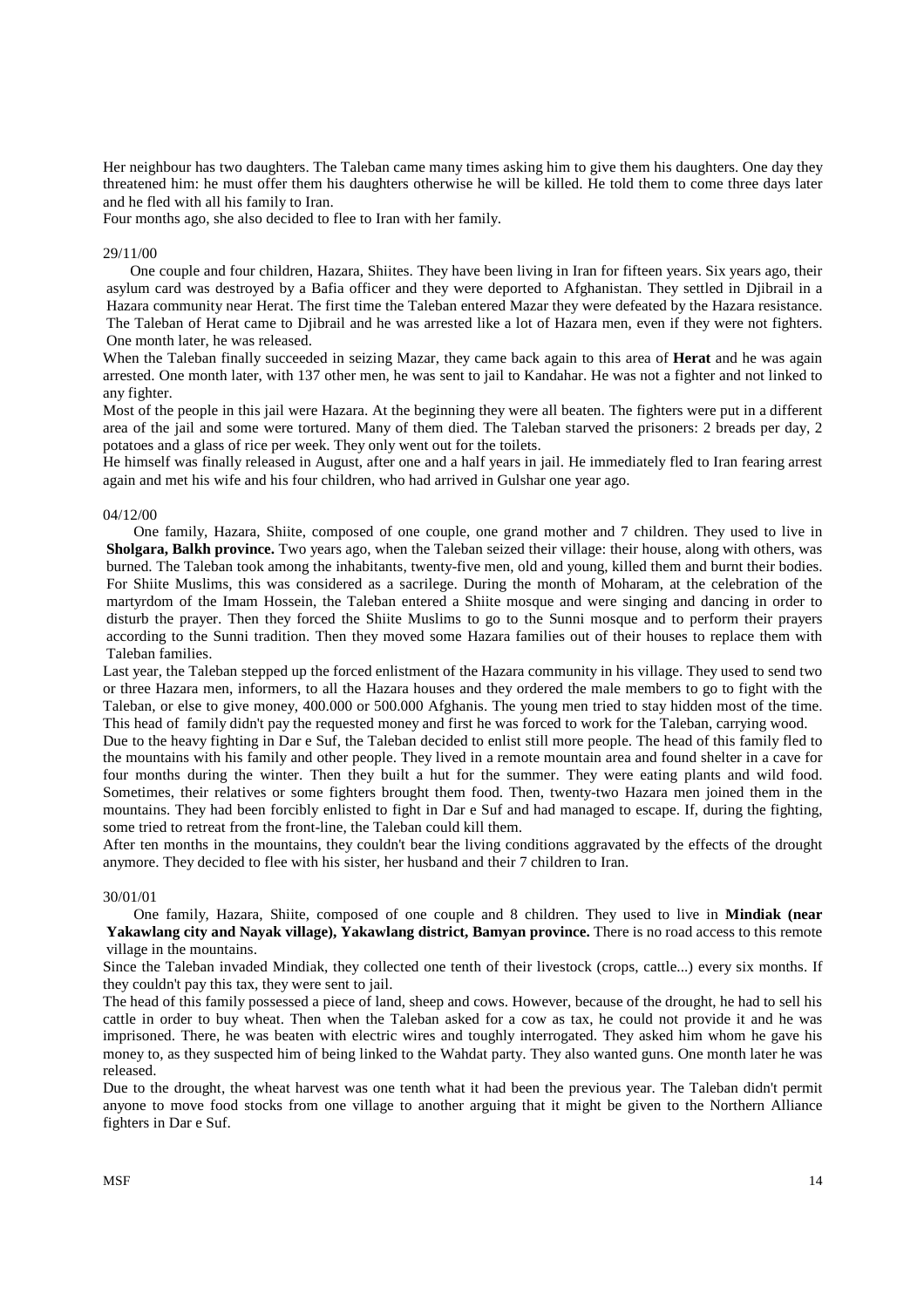## **Victims of war**

#### 21/09/00

Three families, Seyed, Shiite, composed of one widow, two couples and eight children (Eight members were not present, as they were still detained by the smuggler). They used to live in **Nawamad, a village nearby Bazar e Soukhte, west part of Dar e Suf district, Samangan province.** One year ago, the Taleban invaded Bazar e Soukht and Nawamad, and burned all the houses. All the inhabitants escaped to the mountains towards the south. Some families who had relatives in remote villages found shelter with them. Others, who had no relatives, built huts or slept under the trees.

There, it was very hard to find a way to get enough supplies, so the people ate wild plants. There was no medical assistance either. During the winter around eighty peoples died, mostly children, due to the cold, the lack of food or from food intoxication.

Three months ago, the Taleban launched an attack and one woman lost her husband and her brother-in-law. Both of them were fighters. So three of these families, who are relatives, decided to flee to Iran as they couldn't bear the situation anymore. They were afraid to stay in another province, thinking that if any kind of opposition occurred there, then the Taleban would come to them immediately.

#### 26/12/00

One old man and his 4 year old daughter. They used to live in **Goubade Akhlabad, near the city of Bamyan.** This village was located near a front line between the Wahdat party and the Taleban. One and a half years ago the Taleban seized this village. Nearly 50 people died due to the heavy bombings. The Taleban took all the belongings of this old man, then, during a bombing, his house was destroyed. He himself lost his two wives and two sons. Then his remaining son died also while he was fighting. Along with other families he escaped with his 4 years old daughter to a remote village in the mountains. In order to find food, they were obliged to beg door to door, from one village to another. Because he is an old man with a young child, it became more and more difficult for them to survive in this way. When he heard that the fighting had started again in Yakawlang and in Panjâb, Bamyan province, he decided to flee to Iran

## **Drought and economic situation**

#### 29/08/00

A family which used to live in **Lalosarjangal, Ghowr province**. They had suffered a drought for two years. This year was worse than last year. During the winter there was no rain and no snow. Since the spring there had been a shortage of food stocks, of water and the crop didn't grow. They couldn't feed their cattle, so they had to sell it, but for half the normal price. They said that Ngo's wanted to help them but the Taleban refused.

In their area, there are some fighters from the opposition. Sometimes, they arrived in the village and they said that this village helped the Taleban so now they must help them. After that, the Taleban came and said "you helped the Wahdat party so, now you must give us money". If they didn't give money, the Wahdat or the Taleban threatened to kill some men.

Because of the drought and the insecurity they decided to come to Mashhad where they have a relative.

One month ago they joined a group of 50 families, made up of 300 people, and left to Herat by truck. In Herat the 50 families separated and with different smugglers some went to Tehran, some to Mashhad through Zabol.

#### 30/08/00

A family which used to lived in **Garmov near Lalosarjangal, Ghowr province.** Before 500 families were living there but now only 100 families remain. Some people died and a lot left the area. This year was worst than last year, they had no rain, no water and nothing grew; the sun burned everything. They only ate rice mixed with water. They received some aid but it was not enough to survive.

They also felt harassed by the Taleban who searched for young men and sent them to jail.

They decided to come to Iran, and the other inhabitants told them that all the villagers will soon do so. The head of the family took his cattle to Ghazni to sell it. But he sold it for a very low price. This money was just enough to reach Herat.

#### 05/09/00

A family which used to live in **Lalesekreki, near Lalosarjangal, Ghowr province.** One year ago, the harvest was good but this year there was no snow, no rain. The head of the family used to work for another farmer, but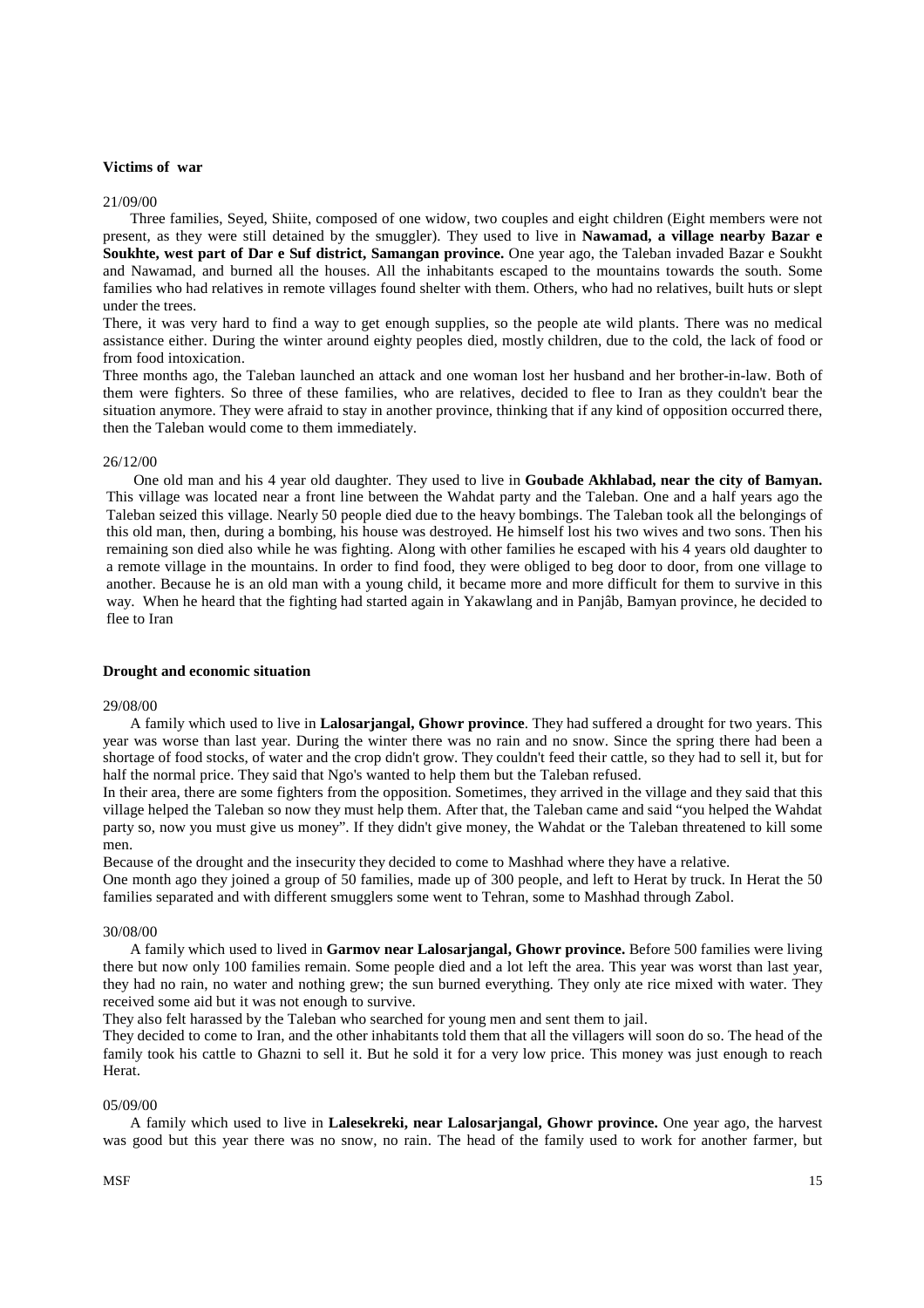nowadays there is no harvest, so no work. He had no more food reserves. One day, the inhabitants of the village left with donkeys to get water, but after 3 days the search was in vain.

75 families decided to leave the village. It was mostly the shopkeepers who preferred to stay. They went to Kabul or Herat but most of them finally went to Pakistan and Iran.

The head of this family wanted to sell all his belongings in order to get cash for the trip, but the others preferred to buy food or to keep their savings for their own travel. So the family left with nearly nothing.

#### 06/11/00

A family, which used to live in **Santu, a village near by Chaghcharan, Ghowr province.** The head of the family was a farmer. Last year he was affected by the drought but he still had enough livestock and he was hoping for a better coming year. But it rained neither last winter nor in spring. Then the crops started to grow but soon they dried. Some others villages received help from the UN to dig wells. They had to dig 20 meters deep to find water and two months later these wells dried up. Due to the lack of water the cattle had no grass to eat. A lot died. He himself killed his cattle before he lost them, in order to have some more food supplies. Some others inhabitants of his village left for Ghazni to sell their sheep and cows before they died but they got little money, the price of the meat was so low in the market.

At the end of the summer the situation did not improve. His wife was at the end of her pregnancy and he feared that they would all die during the winter. Fourty five days ago they fled to Herat with their two old mothers. There, his wife gave birth but the baby died the day after. They went to a camp for displaced people, but he waited for a long time in a queue and they were finally rejected. The rumour said that the head of this camp does not want to help **Shiites**.

Then he found a smuggler who helped them to cross the border to Iran.

## **The journey to Iran**

#### 27/08/00

Three Hazara families, twelve members, from **Alichapan, Mazar, Balkh province**. Their journey was difficult because they had very young children, a woman in her last stage of pregnancy and an old grand-mother. They also had to hide themselves from the Taleban all the time.

In Herat they found a smuggler who could take them to Iran, up to Zabol. There, they stayed 10 days in a house and the smuggler asked 3000 Tomans per night per person, plus 100 000 Tomans (125 usd) per person for the whole trip Herat-Mashhad. They only had the money for the nights so the smuggler said they will pay the rest when they reach Mashhad. From Zabol, they took a mini bus accompanied by the smuggler, and the driver asked 75 000 Tomans. Then the police arrested them all at a checkpoint and sent them back to Afghanistan through Zabol with the smuggler.

This time, the same smuggler took them through the border by night, on foot. When they reached Zabol they stayed in the same house that they had stayed in previously. There, the pregnant woman gave birth outside the house behind a wall. More than one hundred Afghans were there, waiting to be conveyed to Isfahan, Qom and Tehran.

This time the smuggler took two of his brothers and one of their children as hostages. He put them, in groups of 5, onto different regular Iranian buses. The drivers again asked for 40.000 Tomans/pers. They finally arrived in Mashhad after a journey that had lasted 40 days and found two rooms to shelter these 12 persons in Gulshar.

They have no more money and they owe 2 025 000 Tomans (2500 US \$) to the smuggler and the drivers.

#### 03/10/00

.

Three families, Hazara, Shiites, composed of 2 couples, one widow, one old woman and 7 children. 13 members are from **Nâvderaz, a remote village (4 hours from Panjab city), Bamyan province.** The journey was difficult, they walked a lot and sometimes they found transport in trucks. In Herat they slept in a brick factory closed at that time of the year, as they had no money to rent a room. Everyday they went to the area where the Hazara community is, begging from door to door for their food. One day the Taleban came to the factory. All the men were captured and forced to work without any payment or food. The women were left free and were able to search for food.

They managed to organize their departure to Iran. Three weeks ago, they left for Zabol with smugglers, walking across the border. Then, they took a bus to arrive finally in Mashhad ten days ago. The smuggler found a place for them to stay and he comes to see them everyday asking for his money. If they don't find it in one week, he will take a hostage. They have no relatives here so the only way to raise money, for the moment, is to shell pistachios. Their debt amounts to 10.300.000 Rials.

08/11/00

 $MSF$  16